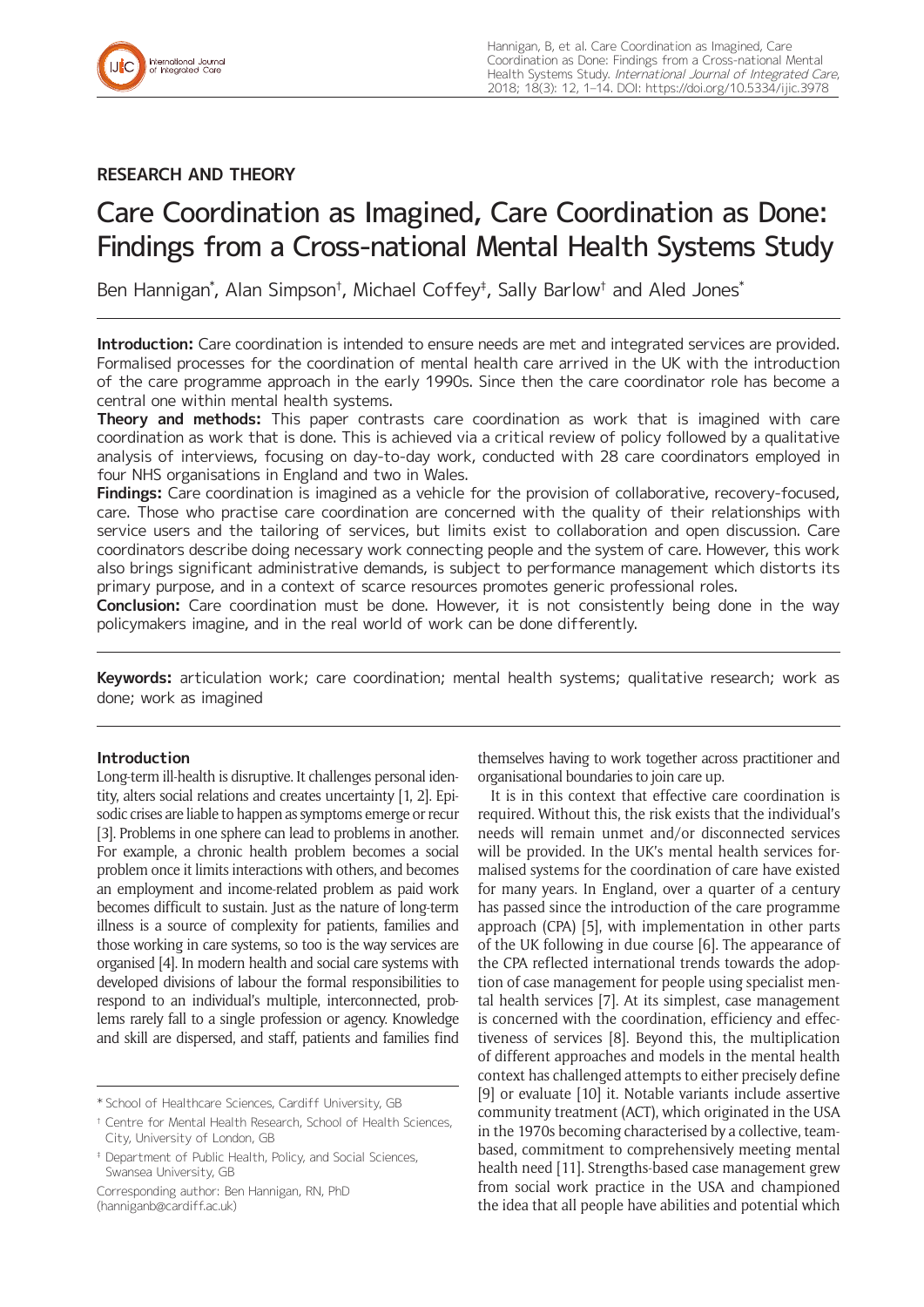should be nurtured [12], whilst clinical case management evolved into a service provided by specialists sharing a biopsychosocial understanding of mental illness [13]. Other models include brokerage (in which services are connected by case managers who may themselves provide no personal care) and intensive (in which comprehensive needs are met but without the adoption of the team approach typically found in ACT) [14].

At the same time as models of case management have proliferated, the term itself (if not its underpinning principles) has become contested. Some service users have taken issue with the inference that they are 'cases', and need 'managing' [15]. In one form or another, however, case management (broadly defined) continues to be endorsed as a key component within modern mental health systems worldwide. Variants are found in Australia [16], New Zealand [17], the Netherlands [18] and elsewhere. In the UK, despite longstanding concerns over the extent to which the CPA has improved quality and user experiences, including continuity of care [19, 20], its underlying principles have come to be recommended as the right ones for the organisation of services for all people with long-term conditions, and not just those living with mental health problems [21].

Despite this sustained policy and service organisation interest in institutionalising mental health care coordination as a route to improving integration, continuity and service user experiences little is known about what contemporary care coordinators do in their day-to-day practice, or the system context in which their work is done and which therefore also helps to shape its content [22]. A recent metanarrative review of completed studies into community mental health care planning and coordination has reported on three distinct traditions of research in this area [23], but the absence of a sustained programme of exploratory investigation in this field means that gaps between care coordination as 'work that is imagined' and care coordination as 'work that is done' may have grown without detection. 'Work as imagined' reflects standards, guidance and procedures and is what policymakers, regulators and others believe frontline staff are (or should be) doing, whilst 'work as done' is the reality of what staff at the sharp end actually do [24–26]. Studies of the overlaps and distinctions between the two can identify gaps between policy and practice, and focus attention on the real-life contexts in which roles are fulfilled, the workarounds and adjustments in which frontline staff engage to get their jobs done and the experiences of staff and service users. Care coordination in mental health systems is an instructive case for analysis informed by ideas of this type, as new policies for it have appeared at accelerated pace adding layers to how it is envisaged it is fulfilled. Given that mental health systems are complex, contested and pressed for resources [27, 28] much more needs to be known of the tasks completed, and the accommodations made, when practitioners coordinate care in the real world of work.

Against this background we have two aims for this paper. First, via a critical review of policy for England and Wales we consider how policymakers and others at the 'blunt end' [26] imagine care coordination to be. Second, having established an ideal of care coordination as it is envisaged we use qualitative data extracted from a large-scale crossnational study in the field of community mental health care to examine how care coordination is actually done, and the system context which shapes this. We compare and contrast these different versions of care coordination as work, and close with lessons learned.

#### **Care coordination as imagined: from care administration to recovery-oriented practice**

The mental health field remains a challenging one for policymakers. This is partly because of the system's organisational complexity, but also because of the relative lack of evidence to support change and the extent to which policy for mental health becomes intertwined with policy for other areas [29]. Policy for care coordination has not been contentious in the way that policy for compulsory treatment [30], or for redrawing professional boundaries, has [31]. However, the landscape has become increasingly layered as policymakers' aspirations for care coordination have grown. Over time the CPA in England, and its contemporary Welsh analogue care and treatment planning, have come to be envisaged as overarching frameworks for the provision of care which is underpinned by commitments to certain values. Principal amongst these is 'recovery'. This is far removed from the original intentions laid out for the CPA when this was first announced in 1990, in a brief circular issued for the joint attention of English NHS organisations and local authorities [5]. In this initiating document the details of how the CPA might work were left to local-level managers, the text being largely confined to a statement of administrative goals. In the face of competing versions of how case management in mental health services might be done (assertively, intensively or via brokerage, for example), no reference was made to underlying philosophy or values [32]. Stated simply, the CPA was introduced with an emphasis on interprofessional care planning and on keyworking, and was directed (as the full title of this first policy document made clear) at "people with a mental illness referred to the specialist psychiatric services". The broad guidance provided to local services was that the CPA should ensure a systematic approach to the assessment of the needs of all service users in receipt of specialist community mental health care, and to the provision of care by members of the interprofessional team. The role of the keyworker (as the role of care coordinator was initially termed) was described as maintaining close contact with each service user for whom they had responsibility, and overseeing arrangements for ongoing monitoring and timely review. Keyworkers, the initiation document stated, could be drawn from any of the health and social care practitioner disciplines.

The CPA, its local implementation led largely by health care organisations and applying to all people in receipt of secondary mental health services, appeared shortly after the launch of local authority-led care management which had given councils responsibility for the assessment of social care needs and the commissioning of social care packages for all groups of people using community care services [33]. Considerable confusion reigned as parallel systems for case management therefore came to be introduced [34]. Within four years, in the case of people being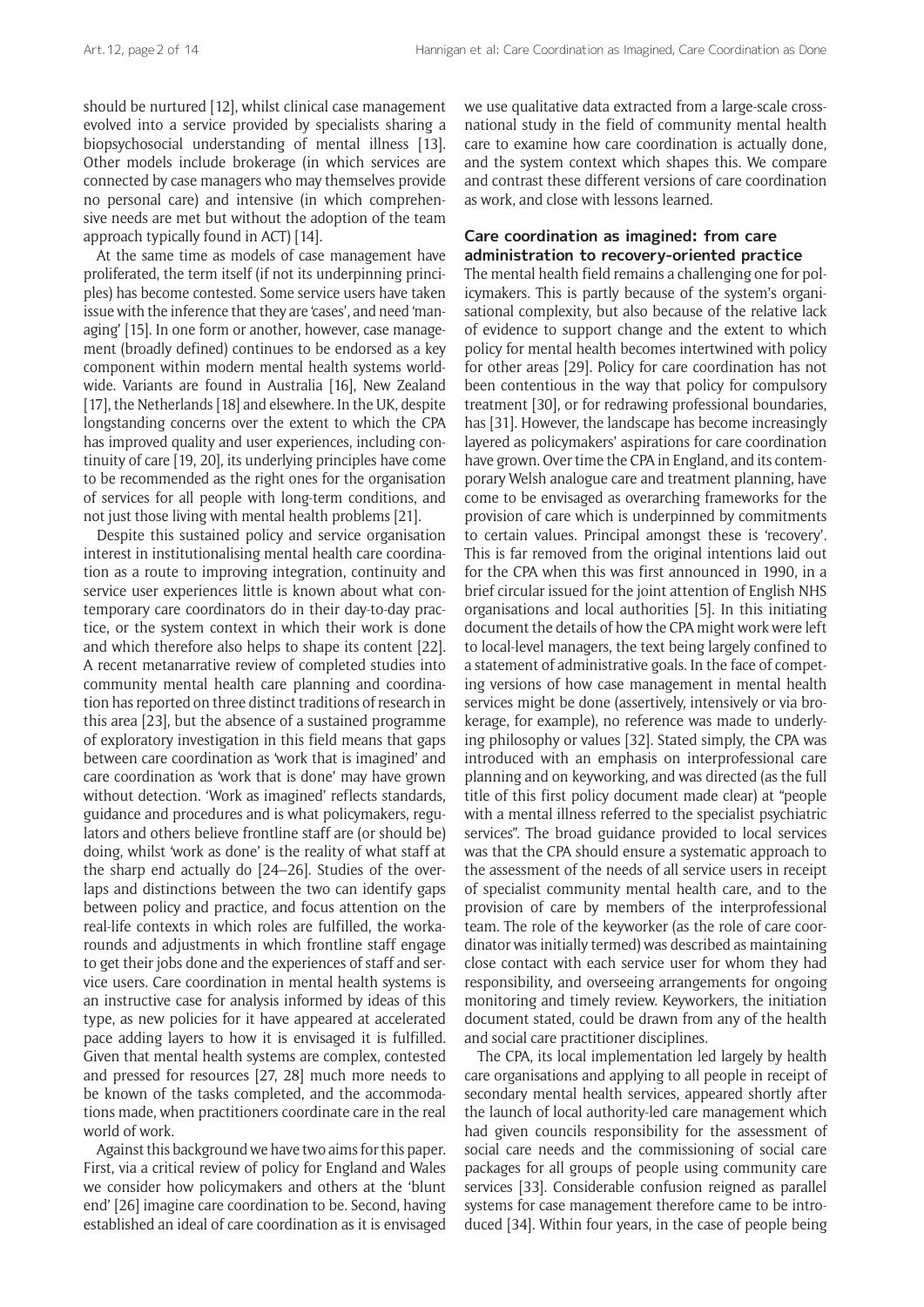discharged from psychiatric hospitals England had seen new guidance specifically reminding mental health professionals of the importance of addressing risk and safety (including the risks of harm to self or others) in their care plans [35], and the addition of supervision registers [36]. These were a bolt-on to locally implemented versions of the CPA designed to make sure that care plans were particularly robust, frequently reviewed and well-coordinated in the case of people judged to be at particular risk [37]. One year later *Building bridges*, a substantial document produced by England's Department of Health for the purposes of guiding interagency care for people with severe mental health problems, described the CPA's principles of individualised assessment, care planning, coordination and review as the cornerstone of mental health policy [38]. Within two years of the appearance of this document a new government had been elected with a goal of investing in mental health services. Early New Labour was centralising in its health policy for England [39], creating national standards for mental health care to which all local services were expected to aspire [40]. Guidance on the CPA at the end of the 1990s was therefore directive, introducing for the first time at national level two tiers of care planning and coordination based on assessments of service users' needs and complexity and dropping the term 'keyworker' in favour of 'care coordinator' [41]. This policy also attempted to close the gap between the NHS-led CPA and local authority-led care management, stating that the two systems should be fully integrated in the case of people with mental health difficulties. Meanwhile, in Wales the principles of care coordination and the keyworker role had been introduced in the middle of the 1990s [42] but it was not until the next decade that a two-tier CPA was formally introduced [6]. In England, guidance on the modernisation of the CPA recommended a single tiered approach and action to streamline procedures via reductions in bureaucracy [43]. Finally, in Wales the CPA came to be superseded through the introduction of new primary legislation, the Mental Health (Wales) Measure [44, 45]. This created, in law, care and treatment planning with an associated national template for the recording of plans and a mandate that all people accepted by secondary mental health services should have an identified care coordinator possessing a suitable professional background. A first code of practice followed in due course [46].

A clear shift in policymaking tone over time can be detected across both countries. Early CPA guidance was concerned with the administration of community care, and was characterised by a progressive tightening of care planning and coordination procedures through increasingly specified national guidance issued in response to concerns over the perceived risks posed by people with mental health difficulties discharged from psychiatric hospitals. England's refocusing guidance [43] and Wales' first CPA policy [6], however, marked a change in direction by signalling moves towards a more principles-based approach to the organisation and provision of services. Care coordination came to be described as much more than a technical process for the assessment of needs and the planning, coordination and review of care, transforming instead into a vehicle through which care based on recovery values might be organised and provided.

Originating in the USA [47] 'recovery' has come to occupy centre stage in global mental health services. In the UK this has been reflected in a burgeoning literature [48, 49], and by attempts to distil the core concepts which might underpin it. A recent summary is given in **Figure 1** below.

In recent and current policy guidance care planning and coordination are together envisaged by policymakers as collaborative, tailored, processes through which service users, carers and practitioners might work together in equal partnership in the shared pursuit of recovery goals. Expectations placed on care coordinators are that they place a premium on the quality of their relationships with people using services, assessing needs and planning and coordinating services in ways which reflect shared knowledge of individuals' hopes, strengths and aspirations. Once the CPA could rightly be criticised for lacking a unifying philosophical base, serving purely as an administrative means of ensuring that people with mental health problems living in the community stayed in touch with services for the purposes of treatment and the management of risk [32]. Policymakers' more recent attempts to close the gap between the technical planning and coordination of care and the claimed values underpinning service provision make this criticism harder to sustain.

Entirely unknown, however, is the extent to which care coordination as an imagined values-based activity emphasising recovery from mental illness is reflected in the reality of care coordination as it is done. Recent research in this broad area has largely focused on the ways in which care plans are produced and the ways in which people using services might be involved [51], or has examined the experiences of care coordinators [52] in the early years of the CPA. Despite care coordination being seen as key to the organisation of mental health services [53], scant

Derived from a systematic review and narrative synthesis:  $\bullet$  $\bullet$  $\bullet$ Identity Hope and optimism about the future Connectedness

- $\bullet$ Meaning in life
- Empowerment

#### Figure 1: Core concepts underpinning recovery [50].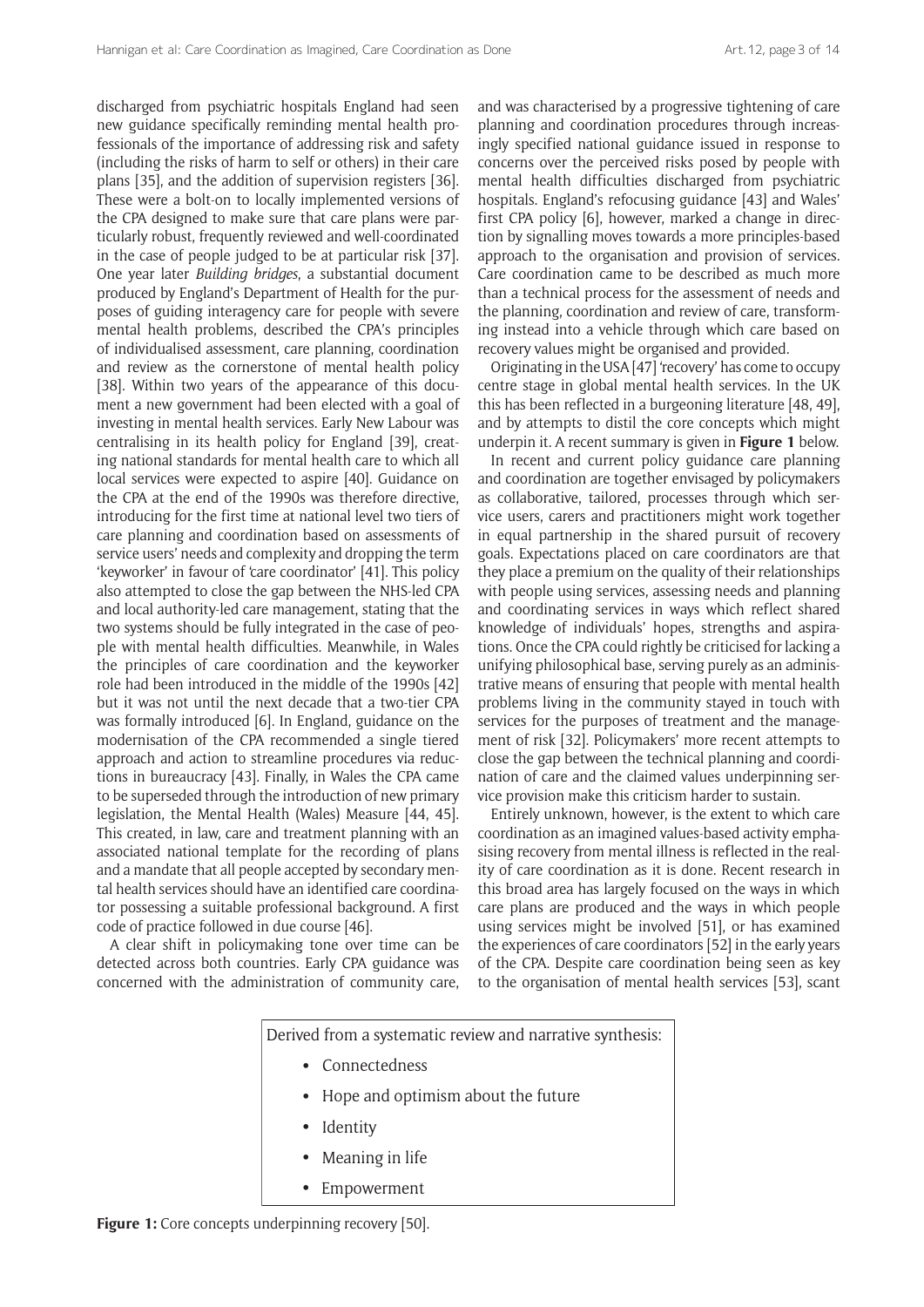attention has been paid to laying out the day-to-day work that contemporary care coordinators do, the context for this and its consequences.

## **The study**

A protocol for the project from which data are drawn in the sections following has been published previously [54]. In summary, this was a cross-national comparative case study across six sites (four NHS trusts in England and two local health boards in Wales) which aimed to investigate care planning and coordination in the context of community mental health care. A favourable opinion from what was then the National Research Ethics Service was given (ref: 13/YH/0056A), and usual research governance approvals were secured across each participating NHS organisation. All data were generated in 2013 and 2014, with standardised questionnaires on recovery [55] completed by service users and care coordinators, and on therapeutic relationships [56] and empowerment [57] by service user participants only. Semi-structured interviews were conducted with service providers ( $n = 67$ , of whom 28 were interviewed in their capacity as frontline care coordinators), service users ( $n = 33$ ) and family members/carers ( $n = 17$ ) (total  $n = 117$ ). Care plans were reviewed using a standardised template ( $n = 33$ ). Main findings have previously been reported [58], drawing on descriptive and inferential analyses of quantitative data managed using SPSS [59] and framework analyses [60] of all qualitative data completed with the assistance of the software programme NVivo [61]. A further paper has reported on participants' competing accounts of 'risk' [62].

The analysis presented below draws on the care coordinator interview dataset. In each of the six case study sites access was negotiated to a single interprofessional community mental health team, from which service users (up to a maximum of six per team, stratified by care coordinator) were randomly sampled with invitations to take part in a single, semi-structured, interview. Once a service user had participated in an interview, an invitation was extended to his or her care coordinator to also take part in a single interview. Care was taken not to reveal to this professional the identity of the service user on their caseload who had already been interviewed. The schedule of questions for care coordinators reflected the specific aims of the larger study, which were to identify factors facilitating, and acting as barriers to, personalised, collaborative and recovery-focused care planning and coordination of a kind envisaged in contemporary policy. Questions invited practitioners to talk about their day-to-day activities as planners and coordinators of care, the principles underpinning their work, and factors helping and hindering what they did. Interviews were conducted by members of the core research team and by experienced research support staff directly employed in the NHS. Interviewers had no prior relationships with interviewees, and no direct involvement in service organisation or delivery across any of the six sites in which data were generated.

For this paper a new analysis was completed, again with the help of NVivo. This had a clear focus on understanding how care coordination is actually done from the perspective of those with day-to-day responsibilities for it. Analysis was initiated by one of the authors (BH), who first re-read all transcribed and anonymised interviews in full and coded these data. Codes were both descriptive and theoretical, and were developed in two ways: from an inductive reading of participants' accounts of their work, and as reflections of the *a priori* analytic interests reflected in this paper [63]. For example, descriptions of carrying out paperwork and other office-based tasks were labelled with the code, 'care coordination – as administration', whilst the code 'care coordination – as articulation work' was created in advance of its application to the dataset by drawing on theory [64]. As we expand on below, 'articulation work' refers broadly to the management of service users' journeys though systems of care. This initial code list was then reviewed and refined; at this stage (as an example) an early code referring to the work of pulling services together was merged with the code, already introduced above, which captured the idea of care coordination as articulation work. In a third phase of analysis each of the remaining 24 codes was connected, initially by BH, to one of three overarching candidate categories prior to being tabled for discussion and challenge at a data analysis event involving BH, AS, MC and SB. Final refinements to categories, culminating in the thematic presentation of findings below, took place during the production of this written paper.

Information about the 28 care coordinators whose interview data are drawn on is given in **Table 1**. Most were nurses, and data generated across the totality of the larger project indicated that caseload sizes for care coordinators ranged from 25 (in the site we refer to as 'Artois') to 50 or more (in 'Provence'). Here, and in our data extracts, we use the pseudonyms consistently applied to the six sites across all publications arising from the study (Artois, Burgundy, Champagne, Dauphine, Languedoc and Provence).

#### **Care coordination as done**

Our findings are presented around three major themes: *Engaging*, *attending and supporting recovery*, which addresses the relational aspects of work; *Connecting and mobilising*, which refers to the work done by care coordinators to bring service users to the system and the system to service users; and *Accommodating and adjusting*, which points to the ways in which features of the mental health system shape the work that care coordinators do.

#### **Engaging, attending and supporting recovery**

In contrast to versions of case management which emphasise the brokerage of services but not the character of the relationship between professional and service user [14], across all sites care coordinators described relational work as lying at the heart of their work. In some formulations this investment in the quality of relationships was linked directly to the promotion of recovery. In response to a question about what they believe service users get from care coordinators, one participant said how:

They get a full package of care from somebody who does what she says she is going to do, is reliable, gives them a sense of, that their problems are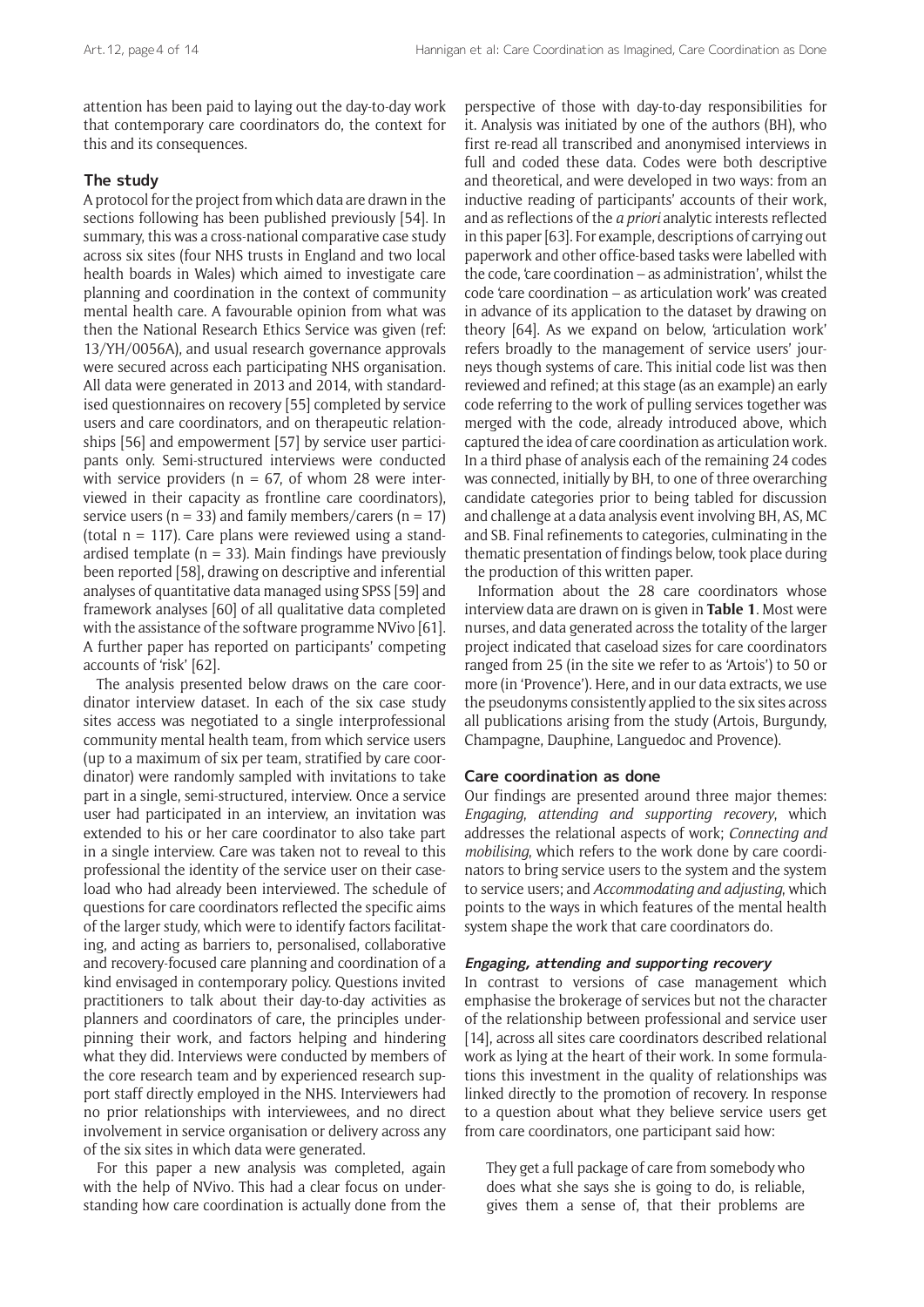## **Table 1:** Characteristics of care coordinator participants.

|                                                     | <b>Care coordinators</b><br>$(n = 28)$ (%) |
|-----------------------------------------------------|--------------------------------------------|
| Mean age                                            | 44 (range 27-62)                           |
| Gender <sup>a</sup>                                 |                                            |
| Male                                                | 19(68)                                     |
| Female                                              | 7(25)                                      |
| Ethnicity <sup>a</sup>                              |                                            |
| White: UK or Irish                                  | 19(68)                                     |
| White: other European                               | 1(4)                                       |
| Indo-Caribbean                                      | 2(7)                                       |
| <b>Black African</b>                                | 3(11)                                      |
| Profession <sup>a</sup>                             |                                            |
| Mental health nurse                                 | 16(57)                                     |
| Social worker                                       | 6(21)                                      |
| Occupational therapist                              | 3(11)                                      |
| Psychiatrist                                        | 1(4)                                       |
| Education <sup>a</sup>                              |                                            |
| Degree                                              | 7(25)                                      |
| <b>Masters</b>                                      | 6(21)                                      |
| Postgraduate diploma/certificate                    | 6(21)                                      |
| Diploma/similar                                     | 7(25)                                      |
| Time working in mental health services <sup>a</sup> |                                            |
| 10+ years                                           | 16(57)                                     |
| 7–9 years                                           | 6(21)                                      |
| $4-6$ years                                         | 2(7)                                       |
| $1 - 3$ years                                       | 2(7)                                       |
| Time working as a care coordinator <sup>a</sup>     |                                            |
| 10+ years                                           | 9(32)                                      |
| $7 - 9$ years                                       | 5(18)                                      |
| 4–6 years                                           | 6(21)                                      |
| $1 - 3$ years                                       | 3(11)                                      |
| $<$ 1 year                                          | 3(11)                                      |

a Not all care coordinators provided responses to all biographical questions.

being listened to, they're being supported in the community, and gives them hope that they're on the road to recovery and things will get better. Care coordinator 2, Languedoc (England)

In Wales, a practitioner talking about working with newly referred service users spoke of delaying the administrative aspects of care coordination in favour of trying:

[...] to make the patient feel relaxed as best I can just so it's, 'tomorrow you can tell me anything, don't worry', so just to make it more open. […] I feel they get more out of it doing that rather than me going in, 'this is your care and treatment plan, this is what's going to be happening' and it's very, I don't know, regimental I feel, you just don't build up a therapeutic relationship or it takes a lot longer to happen if you're not being quite open and flexible with them.

Care coordinator 3, Burgundy (Wales)

Care coordinators were clear that engaging and attending meant tailoring services, as far as possible, to meet individual needs and placing the person at the heart of the process: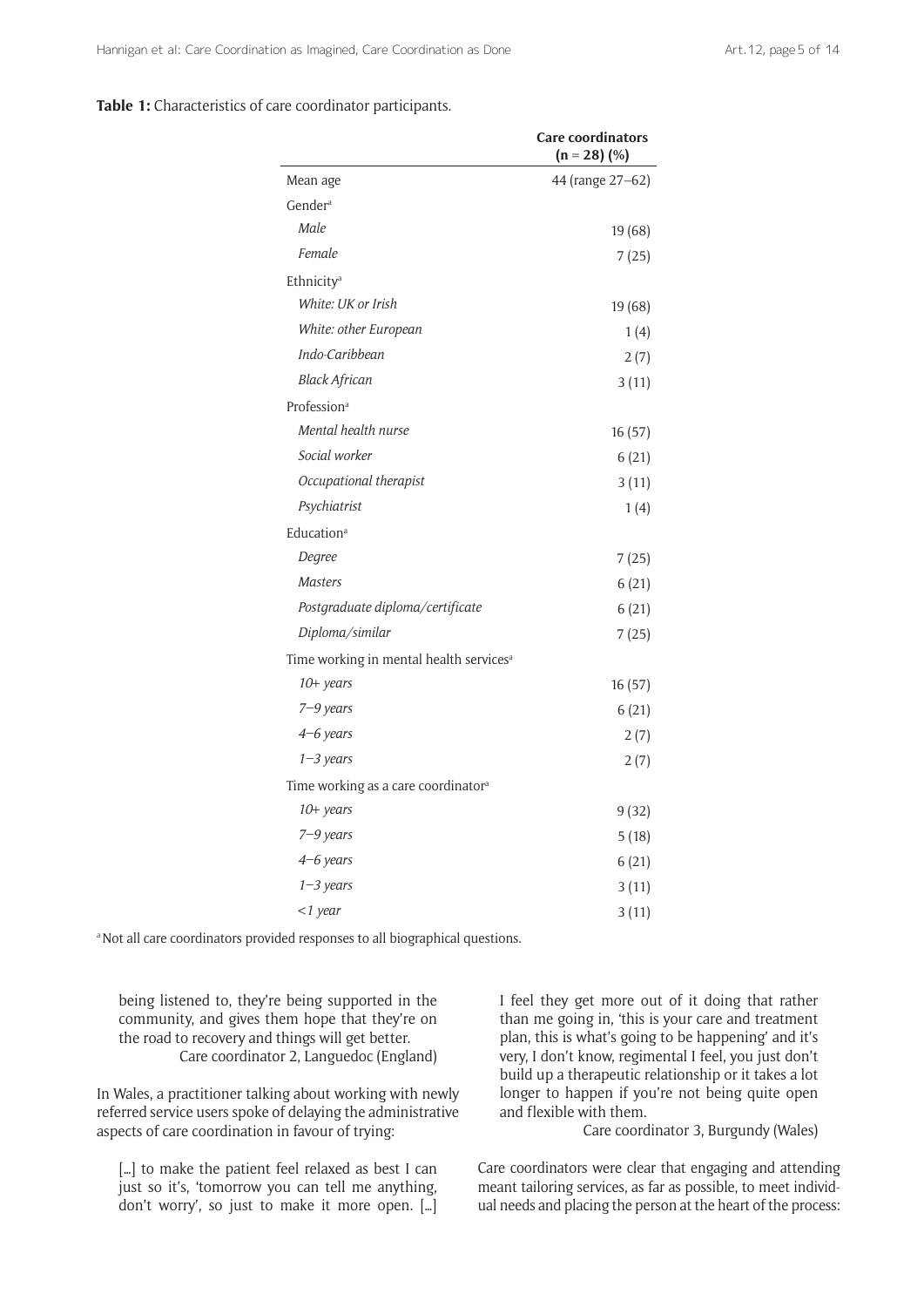Within the care programme approach, the client's view of the treatment is very much at the centre of what we're trying to do and as I've said services and care is planned with the person so that the treatment makes sense to both services and the client.

Care coordinator 2, Artois (England)

[...] the important bit for me is the fact this, the patients, it's sitting down with the patient, it's their individual care and treatment, it's theirs, it's patient focused, it's tailored to them, that's what I think's important, because obviously you can't treat people generically because everyone's different. Care coordinator 3, Burgundy (Wales)

With regards to the wider impact of shifts towards values-based care, some suggested that recovery ideals had exerted an impact on practice and services by encouraging greater clarity around targets and tailored support. Asked to talk about the relationships between care coordination and recovery, a participant said:

I think, it's definitely become, over the last 18 months or so, become much more focused on setting clear goals with your patient and identifying what you're going to do with them and delivering that. And then moving the patient through to wherever it is they might need to go to next or discharge, whatever that may be so I think, it's certainly become more driven in terms of what we want to achieve […]

Care coordinator 3, Languedoc (England)

Although commitments of this type to service user centredness by frontline practitioners reflect prevailing ideas about how care coordination is imagined to be done, participants also indicated that collaboration was contingent on their willingness to share power and on estimations of service users' fluctuating capabilities. A care coordinator in Dauphine spoke of 'allowing' participation, but also of exercising the authority to make decisions in the absence of service user involvement:

It's about them, it's their need that we are assessing, this is, we participate, we let them participate as far as they were willing to participate with their care plan [...] As far as they can participate we'll allow that, and then, because planning is continuous, we don't have to do, and in future if he gets better and can, can contribute more, then he contributes more.

Care coordinator 6, Dauphine (England)

For some care coordinators, conducting open discussions directed at the shared identification of tailored, service user-centred, goals was challenging:

[…] some people do participate, some people don't want to participate. What they say is that 'you are the expert, you just do what you want to do'. There

are some people who, who know what they want, or what they need, and then try to, to work with the professionals to achieve the goals. Whereas it's not all the clients that really, really wanted to come there, but in the planning they don't care, they want to leave that to the professionals.

Care coordinator 4, Champagne (Wales)

An area where commitments to open discussion and transparency were absent was risk and safety. Despite 'risk' being described as the single most important domain on which care coordinators focused their energies they did not engage in open discussion with service users about this, a finding previously reported from this study [62] and therefore not pursued further here.

To this point we have shown how care coordinators position the quality of their relationships as a route to the promotion of recovery, in ways which reflect current expectations of how their work should be accomplished. Whilst coordinators engage in relational work focusing on personal goals we have also shown that, at times, they limit the content of their interactions to avoid shared discussions. This is particularly so in the context of recognising and responding to risk. We next turn to care coordinators' accounts of doing connecting work, of a type which since the first introduction of the CPA in England [5] has consistently been imagined as being central to what they do.

#### **Connecting and mobilising**

A defining characteristic of care coordination as it is imagined is doing work which connects people and the system of care. The need for this arises in the context of both people and the system being complex. The concept of 'trajectories' is helpful here, drawing attention to the unfolding of individual experiences of health and illness over time and, critically, the work which is simultaneously done [64]. Trajectories are vulnerable to personal, health-related, contingencies (such as crises and setbacks) but also to contingencies which reflect features of the system. Both have the capacity to knock trajectories off course, and it is because of this that they need to be 'articulated' [65].

Care coordinator accounts of articulation work included descriptions of mobilising resources when service users crossed from one part of the system to another. Hospital admission was one:

Let's say, for instance, if a patient gets admitted to hospital say, for instance, it's my role then to ensure this is happening, that's happening, that's happening, and it's not necessarily me doing it, I could just care coordinate with the ward and say, '[…] when can you do it, or you book it in, you let me know', it's just ensuring things are being done […]. Care coordinator 3, Burgundy (Wales)

Responding to the question, 'What does the service user get from you as a care coordinator?', one said how:

[...] I hope they would know that I'm the person pulling in the strands and that they're, of course can chat to their individual clinicians about what-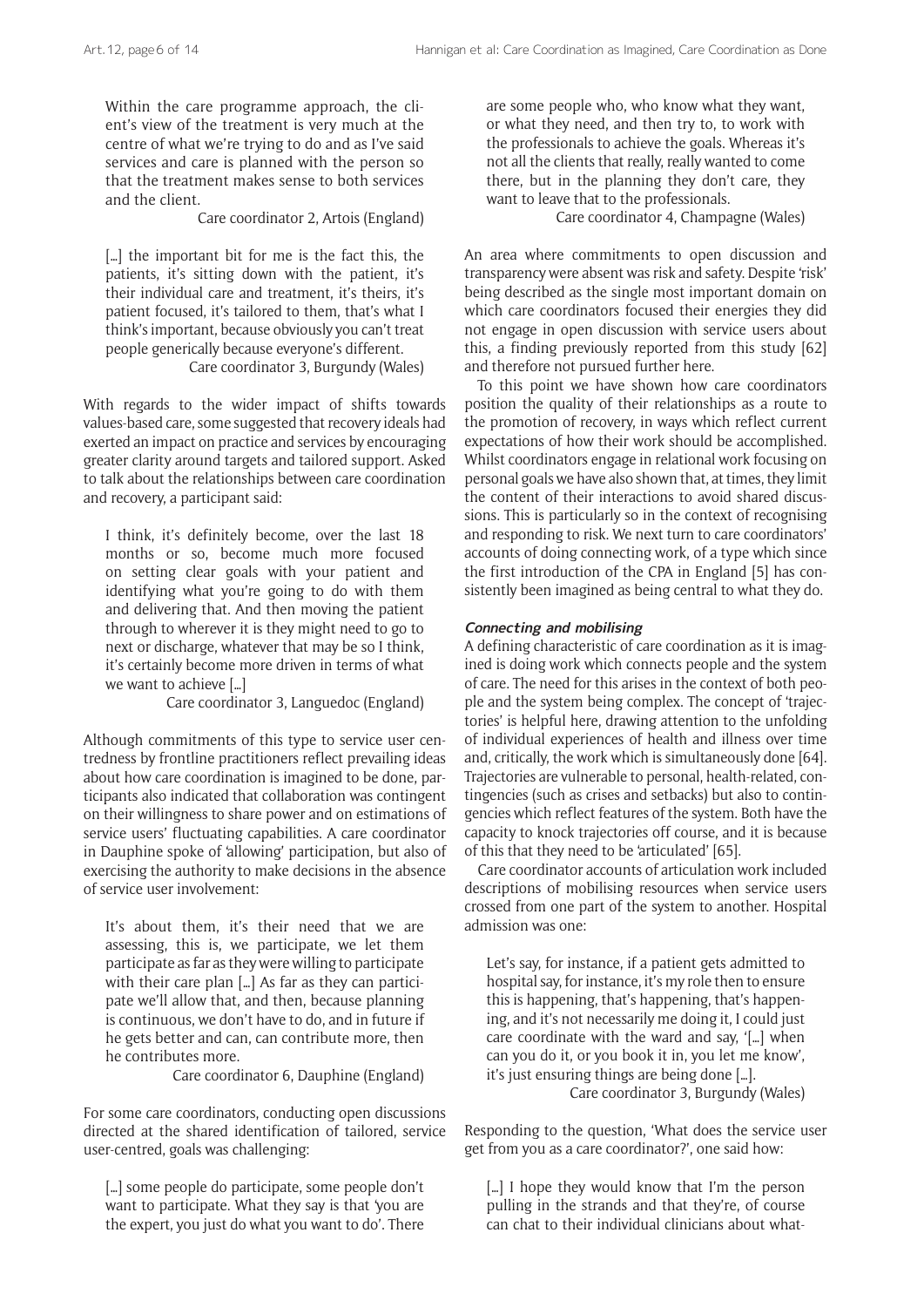ever it is they are working with. But if they felt that there were things that, that weren't happening and should, or that there were things that they would like and they hadn't got yet, that I could be the person for them to contact and discuss with them and that I would be the person that would have a chat with them […].

Care coordinator 2, Champagne (Wales)

Asked about how they would describe their role to somebody else, another answered with specific examples of linking the person using services to different parts of the system:

I think as a care coordinator what you basically do is you are the main, you are the manager of provision of care for someone suffering from mental health difficulties. So it's a person who's actually organising and overseeing the whole delivery of support to someone and tries to keep a track of the different services and professionals involved while keeping the service user informed of everything what is happening […].

Care coordinator 1, Provence (England)

Pulling the threads together so that service users' care is joined-up was described as demanding work, with care coordinators needing to drive services in ways that required personal persistence and leadership. One participant said how:

[...] you've got to be very strong, you have to be a people person, and you have to have good communication skills to remain professional, to remain professional, and because it's all about delegation. Care coordinator 1, Dauphine (England)

Formal review meetings were opportunities for care coordinators, other members of the care team, service users and carers to meet. Care coordinators saw these as important events which needed planning in advance, their scheduling typically organised around the availability of psychiatrists who, in turn, often assumed the role of chair. Reviews happened at varying intervals (typically between three and 12 monthly), took place in a variety of settings, including service users' homes, and at their best provided a forum:

[...] to sit down, have a look at what's working and what isn't working, and what needs changing and that includes obviously medication, with the consultant being there, and if there's anything else we should be doing that we're not doing. Often, well sometimes relatives or other agencies come along and they can have their say about what they think we should be doing […].

Care coordinator 2, Languedoc (England)

Thus far we have revealed care coordination as drawing on practitioners' engagement and relationship skills, and as involving articulation work in mobilising and organising the system to make sure that needs are met, and services are both provided and reviewed. Our final theme attends to the wider context in which this work is done. We show how the practice of care coordination is shaped by features of the wider system, and reveal the implications of this for workloads, administrative responsibilities and professional roles. It is here, in particular, that the greatest gaps emerge between care coordination as work that is imagined and care coordination as work that is done.

#### **Accommodating and adjusting**

Care coordinating meant accommodating and adjusting to the demands of the system. Echoing findings from earlier studies [52], and in the face of repeated policy-driven attempts to reduce the burden [41, 43], care coordinators across sites described their work as administratively challenging. Changes in required documentation were one source of additional, unwanted, work. Asked a question about what care and treatment planning meant to them, a participant in Wales responded by saying:

One of the annoying things about it is how the format changes from time to time and that they bring out paperwork and you get all your caseload, you're told you need to get all your caseload now up to date and you need to use this paperwork, so any previous paperwork isn't acceptable anymore. You've got to use this paperwork now.

Care coordinator 4, Burgundy (Wales)

The setting of performance targets for the completion and updating of care plans meant that care coordinators' work on care planning could become little more than an administrative chore, as opposed to a collaborative process accomplished in partnership with service users. A care coordinator described how:

[...] it becomes more a paper exercise because they have to meet the targets every month. It's a reminder, 'is the care plan done, is that done'? And therefore it becomes like work for the care coordinator to do rather than to be done with the patient and it is for the patients, so it really should be patient centred really.

Care coordinator 2, Dauphine (England)

Care coordinators were also busy, with many having responsibility for the care of large numbers of service users. Some teams were carrying job vacancies, and as one participant put it:

[...] with the best will in the world you can't do a good job if you have a caseload of 60. Care coordinator 5, Provence (England)

Opportunities to learn how to care coordinate varied both within and across sites. Some participants talked of having had no training whatsoever. Others emphasised the preparation for care coordination received during initial professional education, or of learning experientially whilst in post. Some described formal inservice training (for example, focusing on the organisation of care planning meetings). A new area for many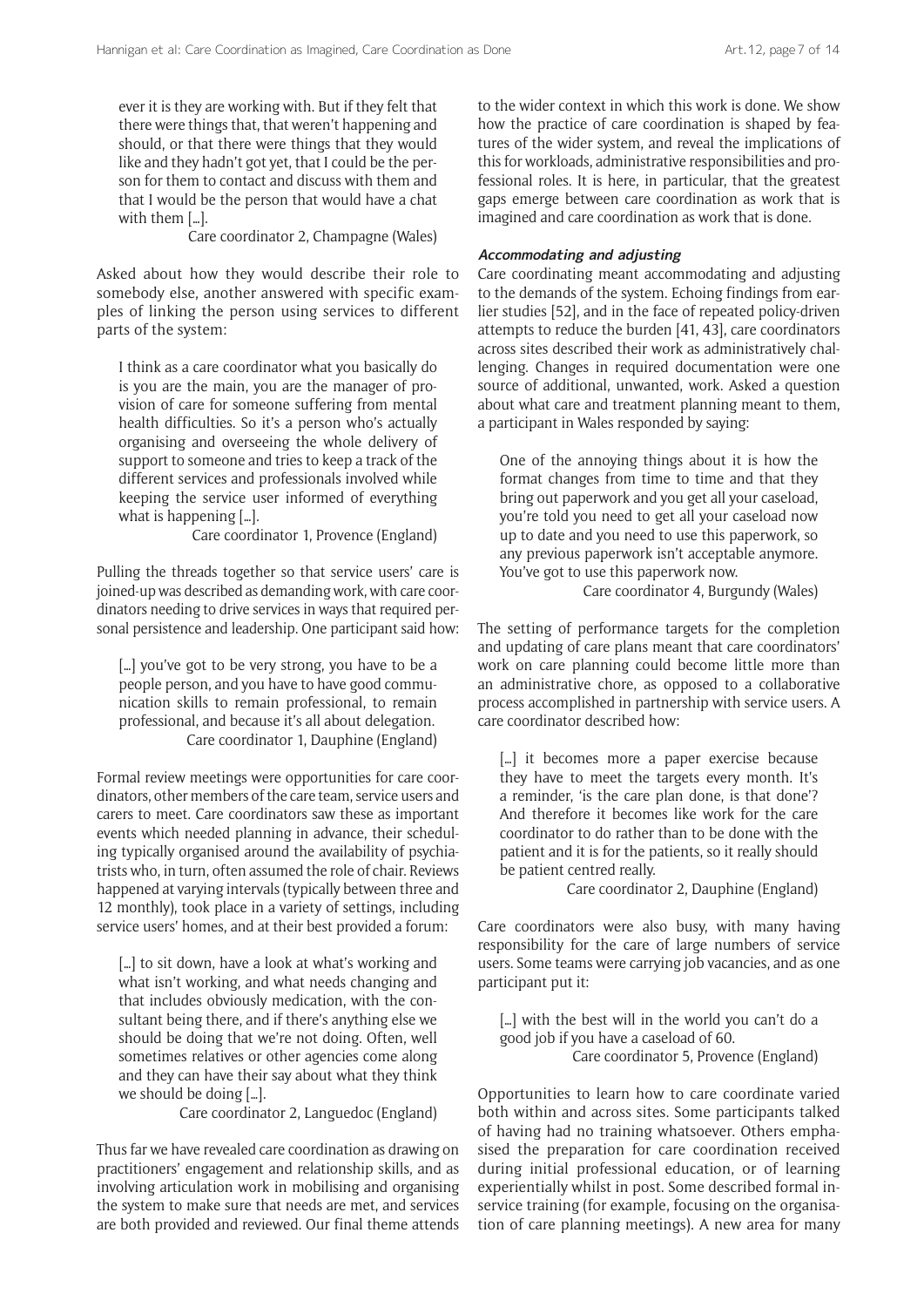was learning to use new information technology, competence in which was required in order to complete all the tasks associated with the role. Problems described included the incompatibility of electronic record systems across health and social care organisations, and computerised systems which were cumbersome and not user-friendly. Some, however, had embraced opportunities to use mobile technology in their face-to-face care coordinator work, and notwithstanding problems with the structure of care plans or the patchiness of wireless connectivity were using this collaboratively with some service users:

[...] for other people, when you say, 'let's sit and do this care plan together' it's great, I've got a laptop now, we can sit and type it up, that works. That won't work for everybody, or and so, so I can do, I can take a laptop to somebody's house and sit with them and say, 'I'm really sorry I didn't design this form, but I don't like the way it's written, but let's ignore that because what it's doing is a really good thing'. To say 'this is what your problems are for you, and this is how we're going to try to help you address them. I know we have to fit it into funny little boxes, but never mind that', it is a good thing.

Care coordinator 1, Artois (England)

System features exerted an impact on the work of frontline care coordinators in other ways, sometimes with implications for professional roles. Care coordination was work shared by practitioners from a variety of practice backgrounds, often working together as members of integrated teams, and its generic character meant that the allocation of care coordinators was not always done on the basis of service user need. A care coordinator with a professional background in social work, asked to describe their role, said:

[...] I think since our team has become an integrated team, I think we've taken on more of a generic mental health worker role. So we don't necessarily have the situation any longer where we're like, 'that person has to have a CPN [community psychiatric nurse] or that person has to have social worker or', we do match it as best, if there are clear needs, but if it's more about just monitoring somebody and doing relapse work with somebody then I think it goes to anybody […]

Care coordinator 1, Champagne (Wales)

This same care coordinator later described how they could draw in colleagues with different professional backgrounds and skills to help meet service users' needs. However, for others, articulating service users' trajectories was associated with raised expectations that they would individually do all the work necessary (rather than coordinate it), irrespective of workload implications or their preparedness with regard to professional skills and knowledge:

I think sometimes, rather than having more clout, I think there's an expectation sometimes for you to be doing everything for the individual. That can be a bit of a pain sometimes. I'm just thinking if somebody's in on the ward, you can be left with all sorts of things because you're the care coordinator, sort it. Sometimes rather than liaising directly, for example, with the psychiatrist or something, they'll come through me as the middleman. 'You're the care coordinator, sort this out'. Care coordinator 4, Burgundy (Wales)

Invited to talk about parts of their role that worked both well and not so well, another said how:

I think it's good to have a main named, definite, person who is, has some responsibility for ensuring that things are done. But it does sometimes mean that you end up doing a lot of unusual things for a person that are, you think, this might have been better done by somebody who knows what they're doing.

Care coordinator 1, Artois (England)

Whilst some participants spoke positively about the influence of recovery values on their work, others were sceptical of the novelty of recovery ideals and suggested that limited resources meant that care coordination was largely confined to 'firefighting':

[...] I think anyone who comes into this line of work, I think we've always been recovery-focused. I think the staff are recovery-focused and you do want to make positive changes and you do want to help people avoid major setbacks and major crises and that's not always achievable, but I think it's about the picking, helping them pick up the pieces and moving on again. I think that's always at the forefront of what we think we'd like to be doing. But sometimes it's not always achievable again because of the resources, it's just, it is firefighting, it's managing crisis after crisis, after crisis, so doing that meaningful recovery work takes a back step because you're managing crisis and risk. So it is difficult.

Care coordinator 1, Champagne (Wales)

For others again, 'recovery' was being used as a premise to discharge people from secondary mental health services, sometimes in the face of resistance:

And I think for those patients, the patients that have been under the team for a long time and now as we're looking at in more recovery focus […] I kind of think they think, 'right, well, if I can't keep thinking of aims and outcomes then they're going to say that I don't need to be under the team any longer' because I do find some longstanding patients are really clutching at straws of things […].

Care coordinator 5, Champagne (Wales)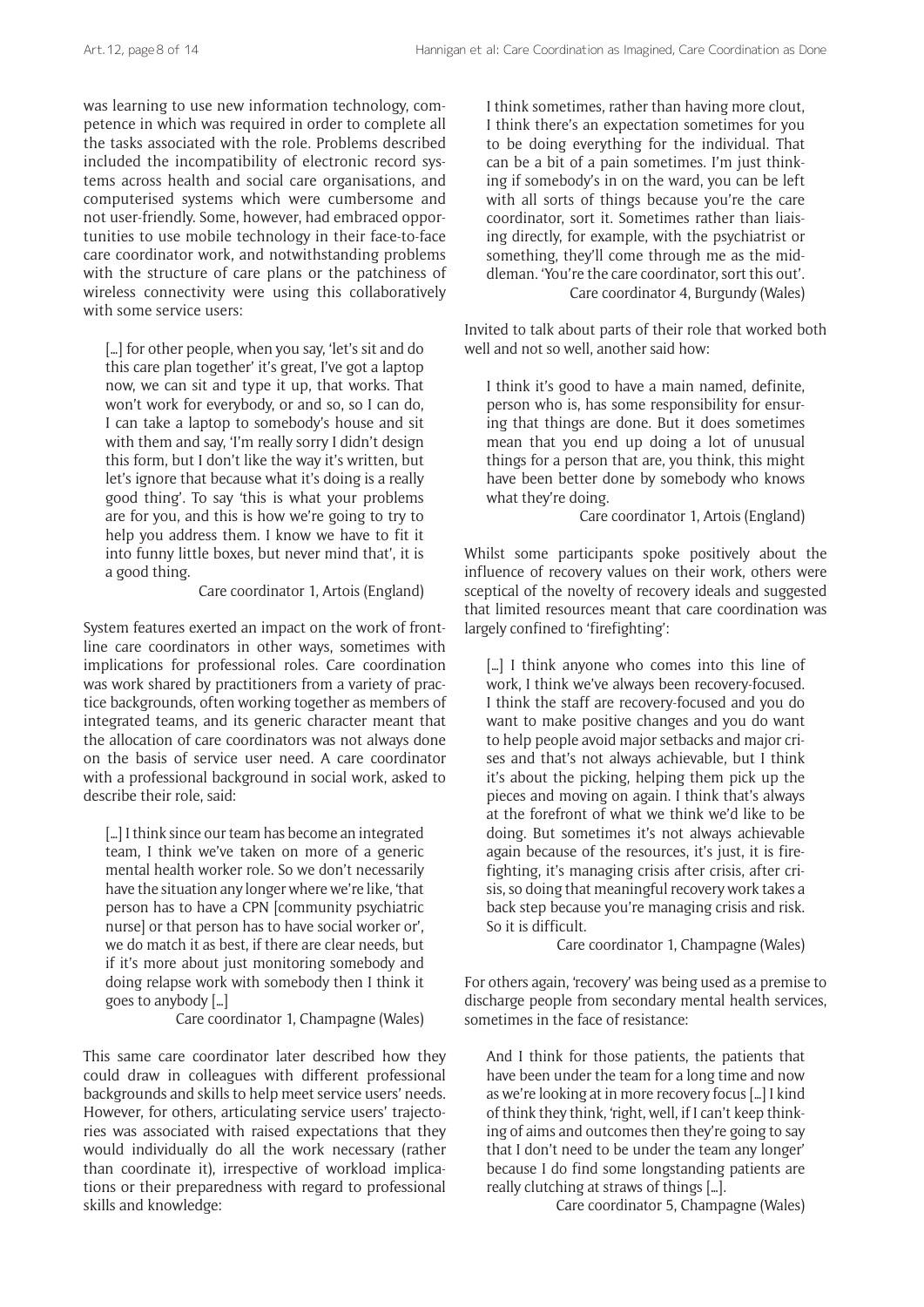Here, in this final section, we have revealed the system context in which care coordination as work that is done is accomplished. We have shown how care coordination carries administrative burdens, and in a context of limited resources places pressure on practitioners to undertake work which stretches their competence. We have also demonstrated how not all care coordinators embrace 'recovery' as a new way of underpinning what they do, and how others see recovery as a smokescreen for the manoeuvring of service users away from mental health care.

#### **Discussion and conclusion**

A recent paper highlights the dangerous consequences for patient safety of designing medical devices for an imagined clinical world, rather than for the actual clinical world which is inhabited by healthcare professionals [66]. Another points to the challenges of implementing clinical guidelines in real-life practice when these have been written for workplaces which do not exist [67], and a third reveals the difficulties and tensions practitioners face when standardised procedures clash with professional judgment [68]. As we have done here, all three articles contrast work that is imagined with work that is done. These observations, and ours developed in this paper, cumulatively show how far this distinction is of more than simply abstract interest. Designing policies, standards or guidance for a world of work which is not real has consequences.

In revealing care coordinators' workarounds and accommodations our data serve as a reminder of the discretion public services practitioners, at 'street level', exercise in getting their jobs done [69]. Professionals make choices, in organisational contexts, and act in ways which both reflect and refute what those at the blunt end imagine them to be doing. Strong, collaborative, relationships between practitioners and service users are highly prized in contemporary mental health services [70] and in the practice of care coordination specifically [71]. In this context, policymakers can be reassured that guidance for care coordination which emphases these relational aspects finds an echo in the words of professionals who, when interviewed, emphasise their capacity to engage and attend in the shared pursuit of recovery. We additionally observe that data in this study were generated during a period of austerity resulting in major reductions in funding for mental health services [72]. Practitioners confirming their ongoing commitments to high-quality relational work focused on recovery exemplify the power frontline staff have to resist, or show recalcitrance to [73], the damaging effects on service provision caused by the loss of resources and short staffing. However, close inspection of our dataset also reveals limits to the effectiveness of this resistance, with some care coordinators drawing attention to the challenges of doing sufficient relational work whilst simultaneously having organisational responsibility for large numbers of service users. Some practitioners also specify other circumstances in which collaborative working with service users cannot be readily accomplished. An example is in the context of discussions around risk, despite this being an area of high priority for care coordinators [62]. Our analysis developed in this paper also suggests that care coordination as imagined values-based work promoting recovery is accepted, and realised, in uneven ways. For some practitioners recovery values provide clarity, and support goal-setting and collaboration. Confirming how recovery ideals are open to abuse [74] our data also show how some care coordinators see these as a continuation of practice-as-usual, or, as has been shown elsewhere [75] and as some activists suggest [76], as a cover for the withdrawal of specialist mental health care and treatment at a time of scarce resources.

The need for care coordination arises in the context of complexity [77], and linking service users, practitioners and organisations has consistently appeared in policymaking versions of how care coordination is imagined to be done. We have given multiple examples of service user trajectories being managed by care coordinators possessing knowledge of local resources and the skills to lead, mobilise and connect. No single route to the development of competence in these areas is revealed in our data, with many practitioners describing 'on the job' learning. Care plans and associated paper and electronic documentation, along with face-to-face review meetings, provide opportunities for connecting and mobilising work of this type to be formalised, made visible and recognised. However, these common features of care coordination as work that is done come at a cost. Consistent with previous research into the initial operation of the CPA [52], and despite top-down efforts to simplify the burden [41, 43], mental health care coordination still makes major administrative demands on those who do it in a way which standards and guidance do not adequately appreciate. Care plans are expected by those at the blunt end to be consistently co-produced by care coordinators working in partnership with service users, but data displayed in this paper have shown how performance targets and management expectations can pressure care coordinators to prioritise the completion of documentation over collaboration. As has been found elsewhere, strategic targets for care coordination and excessive administrative demands risk obscuring the work which really needs to be done, including engaging in the making and maintaining of sustained, collaborative, relationships [78]. In some critiques, the pressure to get paper (and computer) work done means that mental health care planning and coordination amounts to little more than a 'three card trick' which promises much but which, perversely, increases the distance between those who use and those who provide services [79]. In addition, as this and other studies have shown [80], faced with few colleagues to whom onwards referral might be made care coordinators can find themselves under pressure to expand the range of tasks they carry out. In the absence of having other practitioners available to make specific contributions to service user care, in our data care coordinators talk of doing work at the margins of their professional competence. This, in turn, raises a challenge to interprofessional boundaries and preparation for practice, and suggests that care coordination as it is sometimes done drives a blurring of occupational roles. Nothing in formal care coordination policy reveals awareness of these eventualities.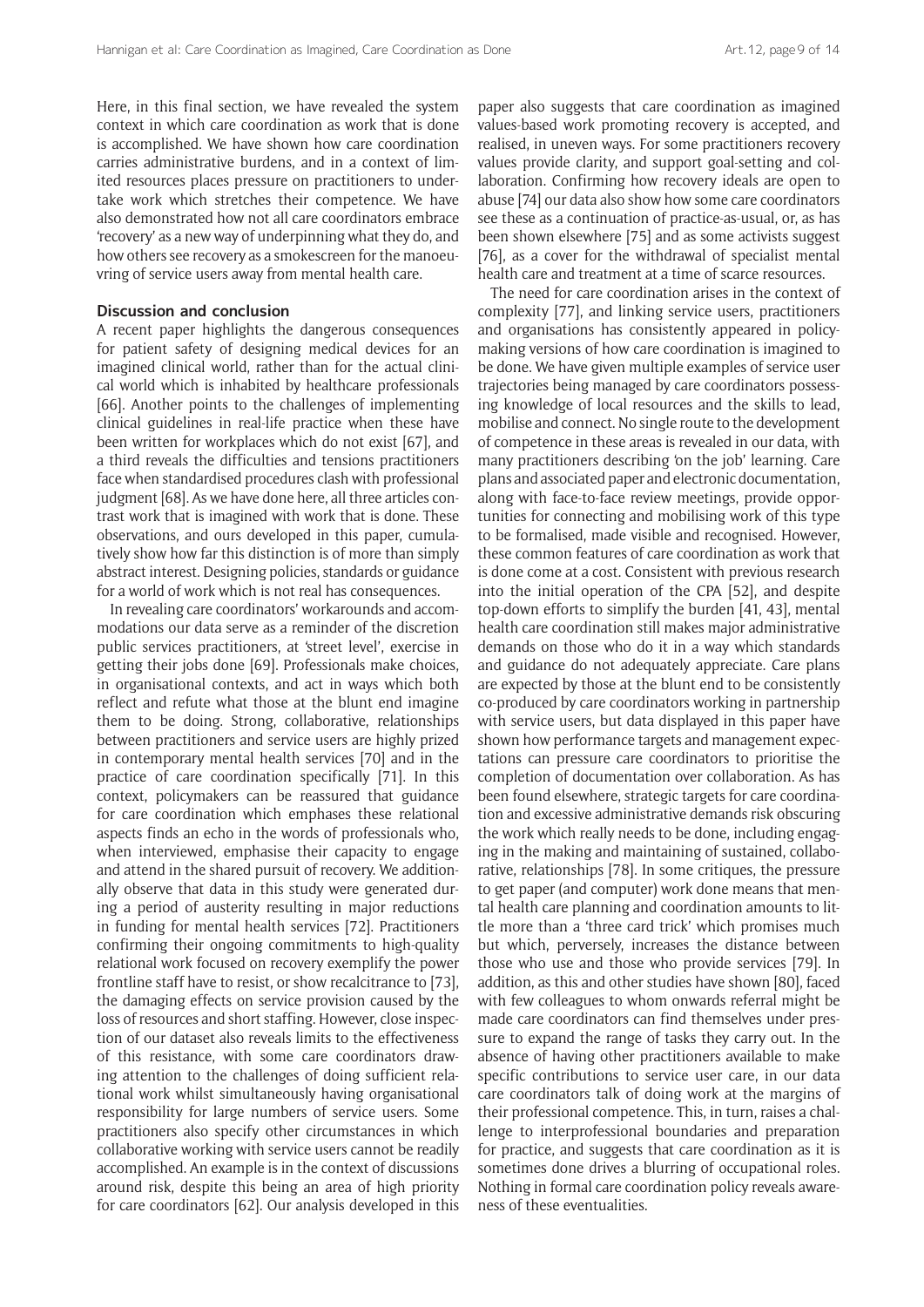In conclusion, we argue that in an organisational context in which care is provided by many, and in which service users cross multiple interfaces during their journeys within and between organisations, care coordination is work which absolutely has to be done. When done well it connects the person with the system of care surrounding them and is accomplished in interpersonally skilled, collaborative, ways which promote recovery. However, care coordination invariably involves administration, takes place in a context of finite resources, is subject to targetsetting and requires knowledgeable and skilled practitioners often in possession of limited opportunities to learn their craft beyond experientially. It can also pull practitioners into areas of work at the margins of their competency. Sometimes it is informed by recovery values, but sometimes care coordinators detect recovery language being used as a means of discharging service users from care. Reducing the gap between care coordination as it is imagined and care coordination as it is done therefore requires greater clarity over the meaning of 'recovery', and a rescuing of it from its abuses. To be a truly collaborative, tailored, activity focused on the interpersonally mediated organisation of service users' journeys through the system, care coordination also needs to be extricated from the culture of performance management which currently envelops it and risks reducing it to a series of box-ticking exercises. To be done as it is envisaged, care coordination means investing in people and administrative resources. In short, care coordination is not consistently being done in the way policymakers imagine, and in the real world of work can be done differently.

# **Acknowledgement and disclaimer**

This paper reports research funded by the National Institute for Health Research Health Services and Delivery Research Programme (HS&DR 11/2004/12). The views and opinions expressed therein are those of the authors and do not necessarily reflect those of the HS&DR Programme, NIHR, NHS or the Department of Health and Social Care.

# **Reviewers**

Dr Michael Kelly DHC FHEA AKC, Senior Lecturer Hon Psychotherapist (South London & Maudsley NHS Foundation Trust), UK.

Dr. Bauke Koekkoek, associate professor of social psychiatry & mental health nursing, HAN University, Nijmegen, the Netherlands *and* community mental health nurse crisis outreach, Pro Persona mental health services, Arnhem, The Netherlands.

Mick McKeown, Professor of democratic mental health, University of Central Lancashire, UK.

# **Competing Interests**

The authors have no competing interests to declare.

## **References**

1. **Bury, M.** Chronic illness as biographical disruption. *Sociology of Health and Illness*, 1982; 4(2): 167–82. DOI: [https://doi.org/10.1111/1467-](https://doi.org/10.1111/1467-9566.ep11339939) [9566.ep11339939](https://doi.org/10.1111/1467-9566.ep11339939)

- 2. **Bury, M.** The sociology of chronic illness: a review of research and prospects. *Sociology of Health and Illness*, 1991; 13(4): 451–68. DOI: [https://doi.](https://doi.org/10.1111/j.1467-9566.1991.tb00522.x) [org/10.1111/j.1467-9566.1991.tb00522.x](https://doi.org/10.1111/j.1467-9566.1991.tb00522.x)
- 3. **Hannigan, B** and **Evans, N.** Critical junctures in health and social care: service user experiences, work and system connections. *Social Theory & Health*, 2013; 11(4): 428–44. DOI: [https://doi.](https://doi.org/10.1057/sth.2013.16) [org/10.1057/sth.2013.16](https://doi.org/10.1057/sth.2013.16)
- 4. **Braithwaite, J, Churruca, K, Ellis, LA, Long, J, Clay-Williams, R, Damen, N, Herkes, J, Pomare, C** and **Ludlow, K.** *Complexity science in healthcare: aspirations*, *approaches*, *applications and accomplishments: a White Paper*. Sydney: Australian Institute for Health Innovation, Macquarie University; 2017. [cited 17 July 2018]. Available from: [https://www.dropbox.com/s/](https://www.dropbox.com/s/mluhmam41vijrso/Braithwaite%202017%20-%20Complexity%20Science%20in%20Healthcare%20-%20A%20White%20Paper.pdf?dl=0) [mluhmam41vijrso/Braithwaite%202017%20](https://www.dropbox.com/s/mluhmam41vijrso/Braithwaite%202017%20-%20Complexity%20Science%20in%20Healthcare%20-%20A%20White%20Paper.pdf?dl=0) [-%20Complexity%20Science%20in%20Health](https://www.dropbox.com/s/mluhmam41vijrso/Braithwaite%202017%20-%20Complexity%20Science%20in%20Healthcare%20-%20A%20White%20Paper.pdf?dl=0)[care%20-%20A%20White%20Paper.pdf?dl=0](https://www.dropbox.com/s/mluhmam41vijrso/Braithwaite%202017%20-%20Complexity%20Science%20in%20Healthcare%20-%20A%20White%20Paper.pdf?dl=0).
- 5. **Department of Health.** *The care programme approach for people with a mental illness referred to the specialist psychiatric services*. *HC(90)23/ LASSL(90)11*. London: Department of Health; 1990. [cited 17 July 2018]. Available from: [http://](http://www.cpaa.org.uk/uploads/1/2/1/3/12136843/hc9023_.doc) [www.cpaa.org.uk/uploads/1/2/1/3/12136843/](http://www.cpaa.org.uk/uploads/1/2/1/3/12136843/hc9023_.doc) [hc9023\\_.doc](http://www.cpaa.org.uk/uploads/1/2/1/3/12136843/hc9023_.doc).
- 6. **Welsh Assembly Government.** *Mental health policy guidance: the care programme approach for mental health service users*. Cardiff: Welsh Assembly Government; 2003. [cited 17 July 2018]. Available from: [http://www.wales.nhs.uk/documents/](http://www.wales.nhs.uk/documents/mental-health-policy-imple-guide-e.pdf) [mental-health-policy-imple-guide-e.pdf.](http://www.wales.nhs.uk/documents/mental-health-policy-imple-guide-e.pdf)
- 7. **Simpson, A, Miller, C** and **Bowers, L.** The history of the care programme approach in England: where did it go wrong? *Journal of Mental Health*, 2003; 12(5): 489–504. DOI: [https://doi.org/10.10](https://doi.org/10.1080/09638230310001603555) [80/09638230310001603555](https://doi.org/10.1080/09638230310001603555)
- 8. **Intagliata, J.** Improving the quality of community care for the chronically mentally disabled: the role of case management. *Schizophrenia Bulletin*, 1982; 8(4): 655–74. DOI: [https://doi.org/10.1093/](https://doi.org/10.1093/schbul/8.4.655) [schbul/8.4.655](https://doi.org/10.1093/schbul/8.4.655)
- 9. **Onyett, S.** *Case management in mental health*. Cheltenham: Stanley Thornes; 1998.
- 10. **Jenkins, R, McDaid, D, Brugha, T, Cutler, P** and **Hayward, R.** The evidence base in mental health policy and practice. In: Knapp, M, McDaid, D, Mossialos, E and Thornicroft, G (eds.), *Mental health policy and practice across Europe The future direction of mental health care*. Maidenhead: Open University Press; 2007.
- 11. **Stein, LI** and **Test, MA.** Alternative to mental hospital treatment. I: conceptual model, treatment programme and clinical evaluation. *Archives of General Psychiatry*, 1980; 37(4): 392–7. DOI: [https://doi.org/10.1001/](https://doi.org/10.1001/archpsyc.1980.01780170034003) [archpsyc.1980.01780170034003](https://doi.org/10.1001/archpsyc.1980.01780170034003)
- 12. **Rapp, CA** and **Wintersteen, R.** The strengths model of case management: results from twelve demonstrations. *Psychiatric Rehabilitation Journal*,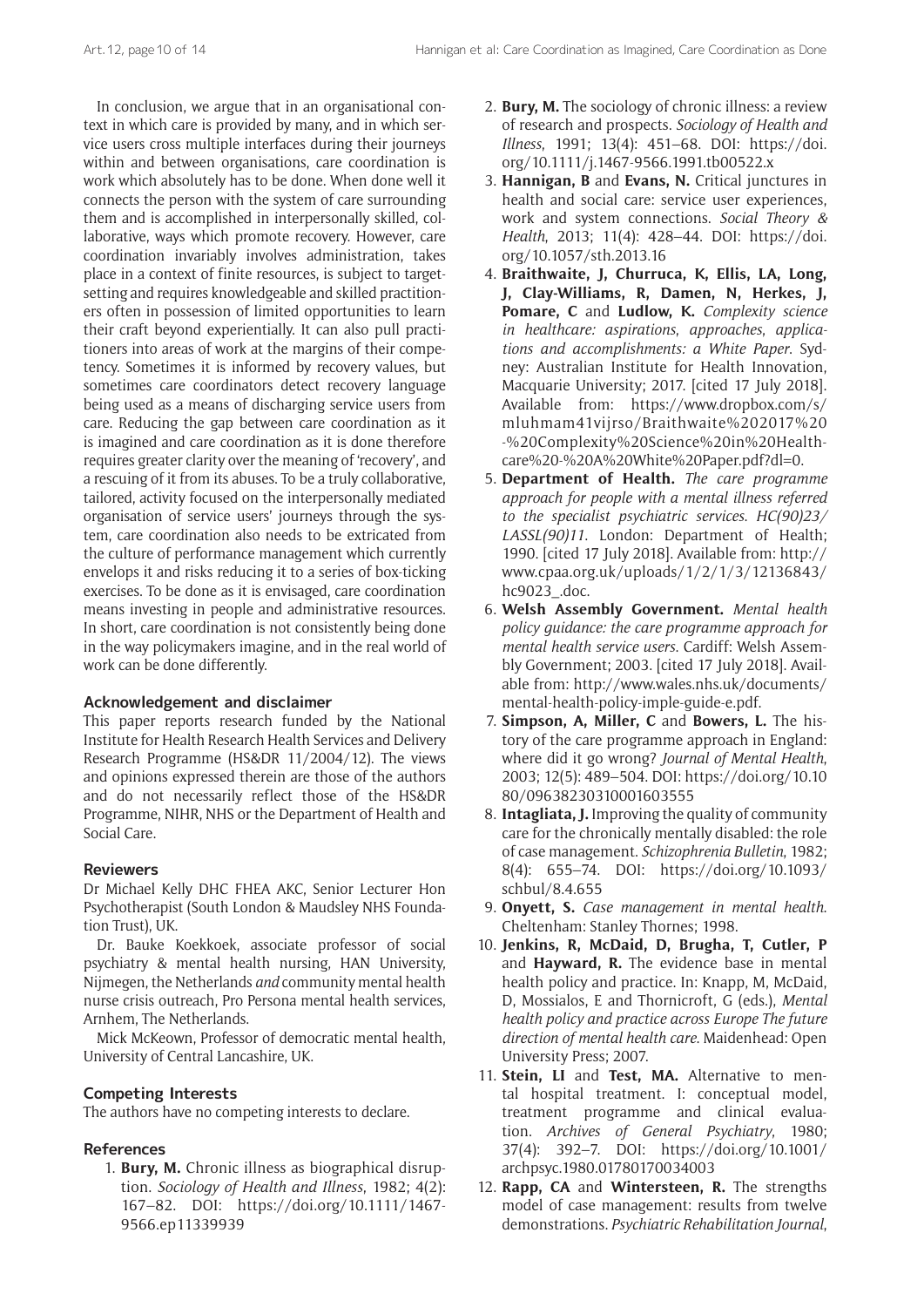1989; 13(1): 23–32. DOI: [https://doi.org/10.1037/](https://doi.org/10.1037/h0099515) [h0099515](https://doi.org/10.1037/h0099515)

- 13. **Kanter, J.** Clinical case management: definition, principles, components. *Hospital and Community Psychiatry*, 1989; 40(4): 361–8. DOI: [https://doi.](https://doi.org/10.1176/ps.40.4.361) [org/10.1176/ps.40.4.361](https://doi.org/10.1176/ps.40.4.361)
- 14. **Mueser, KT, Bond, GR, Drake, RE** and **Resnick, SG.** Models of community care for severe mental illness: a review of research on case management. *Schizophrenia Bulletin*, 1998; 24(1): 37–74. DOI: [https://](https://doi.org/10.1093/oxfordjournals.schbul.a033314) [doi.org/10.1093/oxfordjournals.schbul.a033314](https://doi.org/10.1093/oxfordjournals.schbul.a033314)
- 15. **Rapp, CA** and **Goscha, RJ.** The principles of effective case management of mental health services. *Psychiatric Rehabilitation Journal*, 2004; 27(4): 319–33. DOI:<https://doi.org/10.2975/27.2004.319.333>
- 16. **Rickwood, D.** *Pathways of recovery: preventing further episodes of mental illness*. Canberra: Commonwealth of Australia; 2006. [cited 17 July 2018]. Available from: [http://www.health.gov.au/](http://www.health.gov.au/internet/publications/publishing.nsf/Content/mental-pubs-p-mono-toc) [internet/publications/publishing.nsf/Content/](http://www.health.gov.au/internet/publications/publishing.nsf/Content/mental-pubs-p-mono-toc) [mental-pubs-p-mono-toc.](http://www.health.gov.au/internet/publications/publishing.nsf/Content/mental-pubs-p-mono-toc)
- 17. **Mental Health Commission.** *Improving mental health and wellbeing for all New Zealanders*. *Blueprint II: how things need to be*. Wellington: Mental Health Commission; 2012. [cited 17 July 2018]. Available from: [https://www.mentalhealth.org.nz/](https://www.mentalhealth.org.nz/assets/ResourceFinder/mhc3722-making-change-happen-web-pdf.pdf) [assets/ResourceFinder/mhc3722-making-change](https://www.mentalhealth.org.nz/assets/ResourceFinder/mhc3722-making-change-happen-web-pdf.pdf)[happen-web-pdf.pdf.](https://www.mentalhealth.org.nz/assets/ResourceFinder/mhc3722-making-change-happen-web-pdf.pdf)
- 18. **van Veldhuizen, JR.** FACT: A Dutch version of ACT. *Community Mental Health Journal*, 2007; 43(4): 421–33. DOI: [https://doi.org/10.1007/](https://doi.org/10.1007/s10597-007-9089-4) [s10597-007-9089-4](https://doi.org/10.1007/s10597-007-9089-4)
- 19. **Freeman, G, Weaver, T, Low, J, de Jonge, E** and **Crawford, M.** *Promoting continuity of care for people with severe mental illness whose needs span primary*, *secondary and social care: a multi-method investigation of relevant mechanisms and contexts*. London: National Coordinating Centre for NHS Service Delivery and Organisation R&D; 2002. [cited 17 July 2018]. Available from: [http://www.netscc.](http://www.netscc.ac.uk/hsdr/files/project/SDO_FR_08-1109-009_V01.pdf) [ac.uk/hsdr/files/project/SDO\\_FR\\_08-1109-009\\_](http://www.netscc.ac.uk/hsdr/files/project/SDO_FR_08-1109-009_V01.pdf) [V01.pdf.](http://www.netscc.ac.uk/hsdr/files/project/SDO_FR_08-1109-009_V01.pdf)
- 20. **Weaver, N, Coffey, M** and **Hewitt, J.** Concepts, models and measurement of continuity of care in mental health services: a systematic appraisal of the literature. *Journal of Psychiatric and Mental Health Nursing*, 2017; 24(6): 431–50. DOI: [https://doi.](https://doi.org/10.1111/jpm.12387) [org/10.1111/jpm.12387](https://doi.org/10.1111/jpm.12387)
- 21. **Ross, S, Curry, N** and **Goodwin, N.** *Case management: what it is and how it can best be implemented*. London: The King's Fund; 2011. [cited 17 July 2018]. Available from: [https://www.kingsfund.org.uk/](https://www.kingsfund.org.uk/sites/default/files/Case-Management-paper-The-Kings-Fund-Paper-November-2011_0.pdf) [sites/default/files/Case-Management-paper-The-](https://www.kingsfund.org.uk/sites/default/files/Case-Management-paper-The-Kings-Fund-Paper-November-2011_0.pdf)[Kings-Fund-Paper-November-2011\\_0.pdf](https://www.kingsfund.org.uk/sites/default/files/Case-Management-paper-The-Kings-Fund-Paper-November-2011_0.pdf).
- 22. **Mental Health Coordinating Council.** *Care coordination literature review and discussion paper*. Rozelle, NSW: Mental Health Coordinating Council; 2011. [cited 17 July 2018]. Available from: [http://www.mhcc.org.au/wp-content/](http://www.mhcc.org.au/wp-content/uploads/2018/05/care-coordination-literature_review-2011.pdf) [uploads/2018/05/care-coordination-literature\\_](http://www.mhcc.org.au/wp-content/uploads/2018/05/care-coordination-literature_review-2011.pdf) [review-2011.pdf](http://www.mhcc.org.au/wp-content/uploads/2018/05/care-coordination-literature_review-2011.pdf).
- 23. **Jones, A, Hannigan, B, Coffey, M** and **Simpson, A.** Traditions of research into community mental health care planning and care coordination: a meta narrative review. *PloS One*, 2018; 13(6): e0198427. DOI:<https://doi.org/10.1371/journal.pone.0198427>
- 24. **Hollnagel, E, Leonhardt, J, Licu, T** and **Shorrock, S.** *From Safety-I to Safety-II: a white paper*. Brussels: European Organisation for the Safety of Air Navigation (EUROCONTROL); 2013. [cited 17 July 2018]. Available from: [https://www.skybrary.aero/book](https://www.skybrary.aero/bookshelf/books/2437.pdf)[shelf/books/2437.pdf](https://www.skybrary.aero/bookshelf/books/2437.pdf).
- 25. **Braithwaite, J, Wears, RL** and **Hollnagel, E.** (eds) *Resilient health care*, *volume 3*. *Reconciling work-asimagined and work-as-done*. Florida: CRC Press; 2017.
- 26. **Mannion, R** and **Braithwaite, J.** False dawns and new horizons in patient safety research and practice. *International Journal of Health Policy and Management*, 2017; 6(12): 685–9. DOI: [https://doi.](https://doi.org/10.15171/ijhpm.2017.115) [org/10.15171/ijhpm.2017.115](https://doi.org/10.15171/ijhpm.2017.115)
- 27. **Hannigan, B** and **Allen, D.** Complexity and change in the United Kingdom's system of mental health care. *Social Theory & Health*, 2006; 4(3): 244–63. DOI: [https://doi.org/10.1057/palgrave.](https://doi.org/10.1057/palgrave.sth.8700073) [sth.8700073](https://doi.org/10.1057/palgrave.sth.8700073)
- 28. **Ellis, LA, Churruca, K** and **Braithwaite, J.** Mental health services conceptualised as complex adaptive systems: what can be learned? *International Journal of Mental Health Systems*, 2017; 11(43). DOI: [https://](https://doi.org/10.1186/s13033-017-0150-6) [doi.org/10.1186/s13033-017-0150-6](https://doi.org/10.1186/s13033-017-0150-6)
- 29. **Hannigan, B** and **Coffey, M.** Where the wicked problems are: the case of mental health. *Health Policy*, 2011; 101(3): 220–7. DOI: [https://doi.](https://doi.org/10.1016/j.healthpol.2010.11.002) [org/10.1016/j.healthpol.2010.11.002](https://doi.org/10.1016/j.healthpol.2010.11.002)
- 30. **O'Brien, AJ, McKenna, BG** and **Kydd, RR.** Compulsory community mental health treatment: literature review. *International Journal of Nursing Studies*, 2009; 46(9): 1245–55. DOI: [https://doi.](https://doi.org/10.1016/j.ijnurstu.2009.02.006) [org/10.1016/j.ijnurstu.2009.02.006](https://doi.org/10.1016/j.ijnurstu.2009.02.006)
- 31. **Coffey, M** and **Hannigan, B.** New roles for nurses as approved mental health professionals in England and Wales: a discussion paper. *International Journal of Nursing Studies*, 2013; 50(10): 1423–30. DOI: [https://doi.org/10.1016/j.](https://doi.org/10.1016/j.ijnurstu.2013.02.014) [ijnurstu.2013.02.014](https://doi.org/10.1016/j.ijnurstu.2013.02.014)
- 32. **Simpson, A, Miller, C** and **Bowers, L.** Case management models and the care programme approach: how to make the CPA effective and credible. *Journal of Psychiatric and Mental Health Nursing*, 2003; 10(4): 472–83. DOI: [https://doi.](https://doi.org/10.1046/j.1365-2850.2003.00640.x) [org/10.1046/j.1365-2850.2003.00640.x](https://doi.org/10.1046/j.1365-2850.2003.00640.x)
- 33. **Department of Health.** *Caring for people: community care in the next decade and beyond*. London: HMSO; 1989.
- 34. **Hannigan, B.** Joint working in community mental health: prospects and challenges. *Health and Social Care in the Community*, 1999; 7(1): 25–31. DOI: [https://doi.](https://doi.org/10.1046/j.1365-2524.1999.00160.x) [org/10.1046/j.1365-2524.1999.00160.x](https://doi.org/10.1046/j.1365-2524.1999.00160.x)
- 35. **Department of Health.** *Guidance on the discharge of mentally disordered people and their continuing care in the community*. *HSG(94)27/LASSL(94)4*.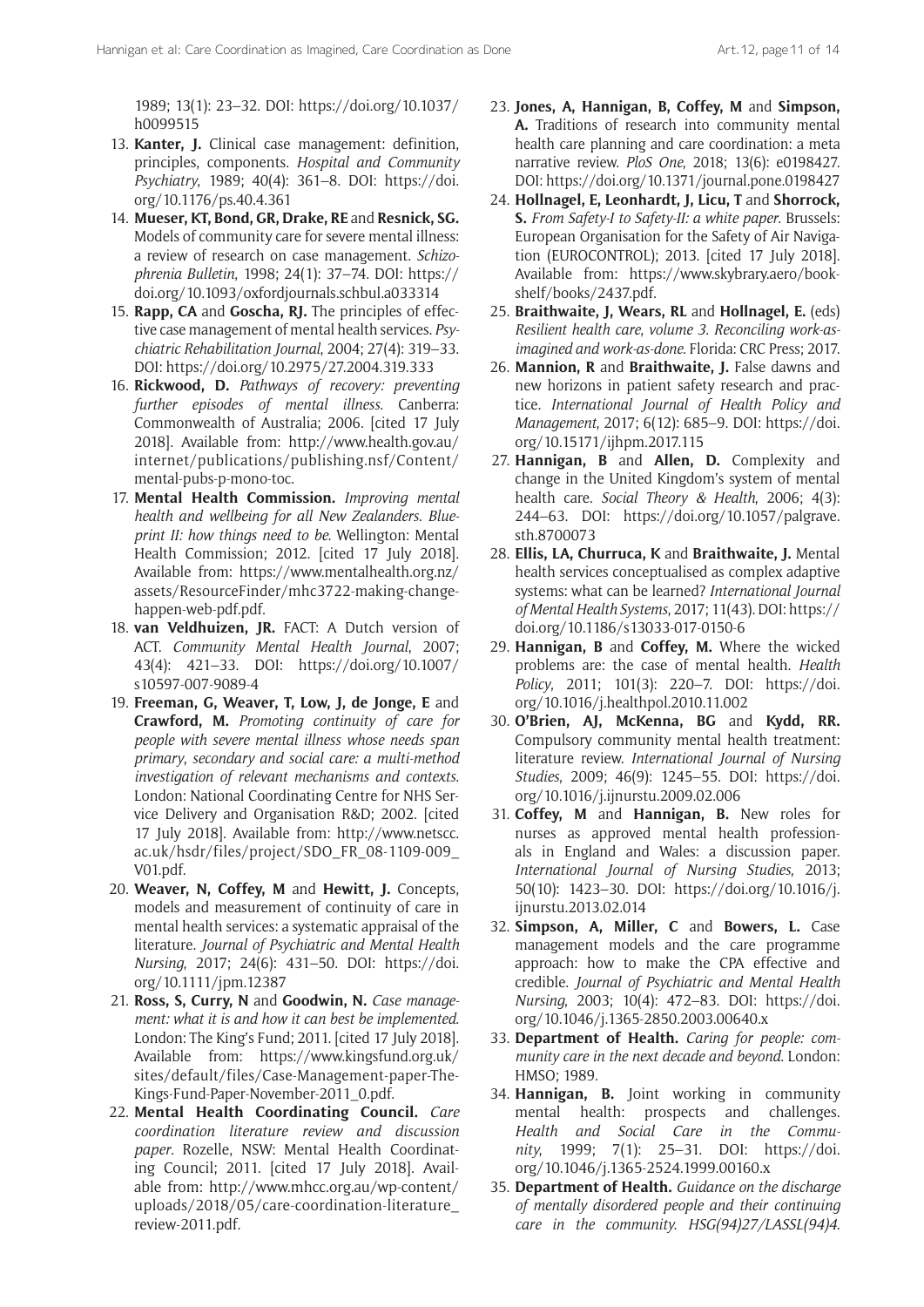London: Department of Health; 1994. [cited 17 July 2018]. Available from: [http://webarchive.](http://webarchive.nationalarchives.gov.uk/+/http://www.dh.gov.uk/en/Publicationsandstatistics/Lettersandcirculars/Healthserviceguidelines/DH_4104914) [nationalarchives.gov.uk/+/http://www.dh.gov.uk/](http://webarchive.nationalarchives.gov.uk/+/http://www.dh.gov.uk/en/Publicationsandstatistics/Lettersandcirculars/Healthserviceguidelines/DH_4104914) [en/Publicationsandstatistics/Lettersandcirculars/](http://webarchive.nationalarchives.gov.uk/+/http://www.dh.gov.uk/en/Publicationsandstatistics/Lettersandcirculars/Healthserviceguidelines/DH_4104914) [Healthserviceguidelines/DH\\_4104914](http://webarchive.nationalarchives.gov.uk/+/http://www.dh.gov.uk/en/Publicationsandstatistics/Lettersandcirculars/Healthserviceguidelines/DH_4104914).

- 36. **Department of Health.** *Introduction of supervision registers for mentally ill people from 1st April 1994*. *HSG(94)5I*. London: Department of Health; 1994. [cited 17 July 2018]. Available from: [http://webarchive.nationalarchives.gov.](http://webarchive.nationalarchives.gov.uk/20100604205727/http://www.dh.gov.uk/prod_consum_dh/groups/dh_digitalassets/@dh/@en/documents/digitalasset/dh_4120218.pdf) [uk/20100604205727/http://www.dh.gov.uk/](http://webarchive.nationalarchives.gov.uk/20100604205727/http://www.dh.gov.uk/prod_consum_dh/groups/dh_digitalassets/@dh/@en/documents/digitalasset/dh_4120218.pdf) [prod\\_consum\\_dh/groups/dh\\_digitalassets/@](http://webarchive.nationalarchives.gov.uk/20100604205727/http://www.dh.gov.uk/prod_consum_dh/groups/dh_digitalassets/@dh/@en/documents/digitalasset/dh_4120218.pdf) [dh/@en/documents/digitalasset/dh\\_4120218.pdf.](http://webarchive.nationalarchives.gov.uk/20100604205727/http://www.dh.gov.uk/prod_consum_dh/groups/dh_digitalassets/@dh/@en/documents/digitalasset/dh_4120218.pdf)
- 37. **Wells, JSG.** Severe mental illness, statutory supervision and mental health nursing in the United Kingdom: meeting the challenge. *Journal of Advanced Nursing*, 1998; 27(4): 698–706. DOI: [https://doi.](https://doi.org/10.1046/j.1365-2648.1998.00606.x) [org/10.1046/j.1365-2648.1998.00606.x](https://doi.org/10.1046/j.1365-2648.1998.00606.x)
- 38. **Department of Health.** *Building bridges: a guide to arrangements for interagency working for the care and protection of severely mentally ill people*. London: Department of Health; 1995.
- 39. **Klein, R.** The eternal triangle: sixty years of the centre-periphery relationship in the National Health Service. *Social Policy & Administration*, 2010; 44(3): 285–304. DOI: [https://doi.](https://doi.org/10.1111/j.1467-9515.2010.00714.x) [org/10.1111/j.1467-9515.2010.00714.x](https://doi.org/10.1111/j.1467-9515.2010.00714.x)
- 40. **Department of Health.** *A national service framework for mental health*. London: Department of Health; 1999. [cited 17 July 2018]. Available from: [https://assets.publishing.service.gov.uk/govern](https://assets.publishing.service.gov.uk/government/uploads/system/uploads/attachment_data/file/198051/National_Service_Framework_for_Mental_Health.pdf)[ment/uploads/system/uploads/attachment\\_data/](https://assets.publishing.service.gov.uk/government/uploads/system/uploads/attachment_data/file/198051/National_Service_Framework_for_Mental_Health.pdf) [file/198051/National\\_Service\\_Framework\\_for\\_](https://assets.publishing.service.gov.uk/government/uploads/system/uploads/attachment_data/file/198051/National_Service_Framework_for_Mental_Health.pdf) [Mental\\_Health.pdf.](https://assets.publishing.service.gov.uk/government/uploads/system/uploads/attachment_data/file/198051/National_Service_Framework_for_Mental_Health.pdf)
- 41. **Department of Health.** *Effective care co-ordination in mental health services: modernising the care programme approach*. London: Department of Health; 1999. [cited 17 July 2018]. Available from: [http://](http://webarchive.nationalarchives.gov.uk/+/http://www.dh.gov.uk/en/Publicationsandstatistics/Publications/PublicationsPolicyAndGuidance/DH_4009221) [webarchive.nationalarchives.gov.uk/+/http://](http://webarchive.nationalarchives.gov.uk/+/http://www.dh.gov.uk/en/Publicationsandstatistics/Publications/PublicationsPolicyAndGuidance/DH_4009221) [www.dh.gov.uk/en/Publicationsandstatistics/](http://webarchive.nationalarchives.gov.uk/+/http://www.dh.gov.uk/en/Publicationsandstatistics/Publications/PublicationsPolicyAndGuidance/DH_4009221) [Publications/PublicationsPolicyAndGuidance/](http://webarchive.nationalarchives.gov.uk/+/http://www.dh.gov.uk/en/Publicationsandstatistics/Publications/PublicationsPolicyAndGuidance/DH_4009221) DH 4009221.
- 42. **Welsh Office.** *Guidance on the care of people in the community with a mental illness*. Cardiff: Welsh Office; 1996.
- 43. **Department of Health.** *Refocusing the care programme approach: policy and positive practice guidance*. London: Department of Health; 2008. [cited 17 July 2018]. Available from: [http://webarchive.](http://webarchive.nationalarchives.gov.uk/20130124042407/http://www.dh.gov.uk/prod_consum_dh/groups/dh_digitalassets/@dh/@en/documents/digitalasset/dh_083649.pdf) [nationalarchives.gov.uk/20130124042407/http://](http://webarchive.nationalarchives.gov.uk/20130124042407/http://www.dh.gov.uk/prod_consum_dh/groups/dh_digitalassets/@dh/@en/documents/digitalasset/dh_083649.pdf) [www.dh.gov.uk/prod\\_consum\\_dh/groups/dh\\_digi](http://webarchive.nationalarchives.gov.uk/20130124042407/http://www.dh.gov.uk/prod_consum_dh/groups/dh_digitalassets/@dh/@en/documents/digitalasset/dh_083649.pdf)[talassets/@dh/@en/documents/digitalasset/](http://webarchive.nationalarchives.gov.uk/20130124042407/http://www.dh.gov.uk/prod_consum_dh/groups/dh_digitalassets/@dh/@en/documents/digitalasset/dh_083649.pdf) [dh\\_083649.pdf](http://webarchive.nationalarchives.gov.uk/20130124042407/http://www.dh.gov.uk/prod_consum_dh/groups/dh_digitalassets/@dh/@en/documents/digitalasset/dh_083649.pdf).
- 44. **Mental Health (Wales) Measure.** Cardiff: National Assembly for Wales; 2010. [cited 17 July 2018]. Available from: [https://www.legislation.gov.](https://www.legislation.gov.uk/mwa/2010/7/contents) [uk/mwa/2010/7/contents](https://www.legislation.gov.uk/mwa/2010/7/contents).
- 45. **Welsh Assembly Government.** *Implementing the Mental Health (Wales) Measure 2010: guidance for local health boards and local authorities*. Cardiff:

Welsh Assembly Government; 2011. [cited 17 July 2018]. Available from: [http://www.wales.nhs.uk/](http://www.wales.nhs.uk/sitesplus/documents/861/MH%20revised%20implementation%20guidance.pdf) [sitesplus/documents/861/MH%20revised%20](http://www.wales.nhs.uk/sitesplus/documents/861/MH%20revised%20implementation%20guidance.pdf) [implementation%20guidance.pdf](http://www.wales.nhs.uk/sitesplus/documents/861/MH%20revised%20implementation%20guidance.pdf).

- 46. **Welsh Government.** *Code of practice to parts 2 and 3 of the Mental Health (Wales) Measure 2010*. Cardiff: Welsh Government, 2012. [cited 17 July 2018]. Available from: [https://www.rcpsych.ac.uk/](https://www.rcpsych.ac.uk/pdf/Code%20of%20Practice.pdf) [pdf/Code%20of%20Practice.pdf.](https://www.rcpsych.ac.uk/pdf/Code%20of%20Practice.pdf)
- 47. **Anthony, WA.** Recovery from mental illness: the guiding vision of the mental health service system in the 1990s. *Psychiatric Rehabilitation Journal*, 1993; 16(4): 11–23. DOI: [https://doi.org/10.1037/](https://doi.org/10.1037/h0095655) [h0095655](https://doi.org/10.1037/h0095655)
- 48. **Stickley, T** and **Wright, N.** The British research evidence for recovery, papers published between 2006 and 2009 (inclusive). Part one: a review of the peer-reviewed literature using a systematic approach. *Journal of Psychiatric and Mental Health Nursing*, 2011; 18(3): 247–56. DOI: [https://doi.](https://doi.org/10.1111/j.1365-2850.2010.01662.x) [org/10.1111/j.1365-2850.2010.01662.x](https://doi.org/10.1111/j.1365-2850.2010.01662.x)
- 49. **Stickley, T** and **Wright, N.** The British research evidence for recovery, papers published between 2006 and 2009 (inclusive). Part two: a review of the grey literature including book chapters and policy documents. *Journal of Psychiatric and Mental Health Nursing*, 2011; 18(4): 297–307. DOI: [https://doi.](https://doi.org/10.1111/j.1365-2850.2010.01663.x) [org/10.1111/j.1365-2850.2010.01663.x](https://doi.org/10.1111/j.1365-2850.2010.01663.x)
- 50. **Leamy, M, Bird, V, Le Boutillier, C, Williams, J** and **Slade, M.** Conceptual framework for personal recovery in mental health: systematic review and narrative synthesis. *British Journal of Psychiatry*, 2011; 199(6): 445–52. DOI: [https://doi.org/10.1192/bjp.](https://doi.org/10.1192/bjp.bp.110.083733) [bp.110.083733](https://doi.org/10.1192/bjp.bp.110.083733)
- 51. **Grundy, AC, Bee, P, Meade, O, Callaghan, P, Beatty, S, Ollevant, N** and **Lovell, K.** Bringing meaning to user involvement in mental health care planning: a qualitative exploration of service user perspectives. *Journal of Psychiatric and Mental Health Nursing*, 2015; 23(1): 12–21. DOI: [https://](https://doi.org/10.1111/jpm.12275) [doi.org/10.1111/jpm.12275](https://doi.org/10.1111/jpm.12275)
- 52. **Simpson, A.** Community psychiatric nurses and the care coordinator role: squeezed to provide 'limited nursing'. *Journal of Advanced Nursing*, 2005; 52(6): 689–99. DOI: [https://doi.](https://doi.org/10.1111/j.1365-2648.2005.03636.x) [org/10.1111/j.1365-2648.2005.03636.x](https://doi.org/10.1111/j.1365-2648.2005.03636.x)
- 53. **Goodwin, N** and **Lawton-Smith, S.** Integrating care for people with mental illness: the care programme approach in England and its implications for longterm conditions management. *International Journal of Integrated Care*, 2010 31 March; 10. DOI: [https://](https://doi.org/10.5334/ijic.516) [doi.org/10.5334/ijic.516](https://doi.org/10.5334/ijic.516)
- 54. **Simpson, A, Hannigan, B, Coffey, M, Jones, A, Barlow, S, Cohen, R, Všete**č**ková, J, Faulkner, A** and **Haddad, M.** Study protocol: Cross-national comparative case study of recovery-focused mental health care planning and coordination (COCAPP). *BMC Psychiatry*, 2015; 15(145). DOI: [https://doi.](https://doi.org/10.1186/s12888-015-0538-2) [org/10.1186/s12888-015-0538-2](https://doi.org/10.1186/s12888-015-0538-2)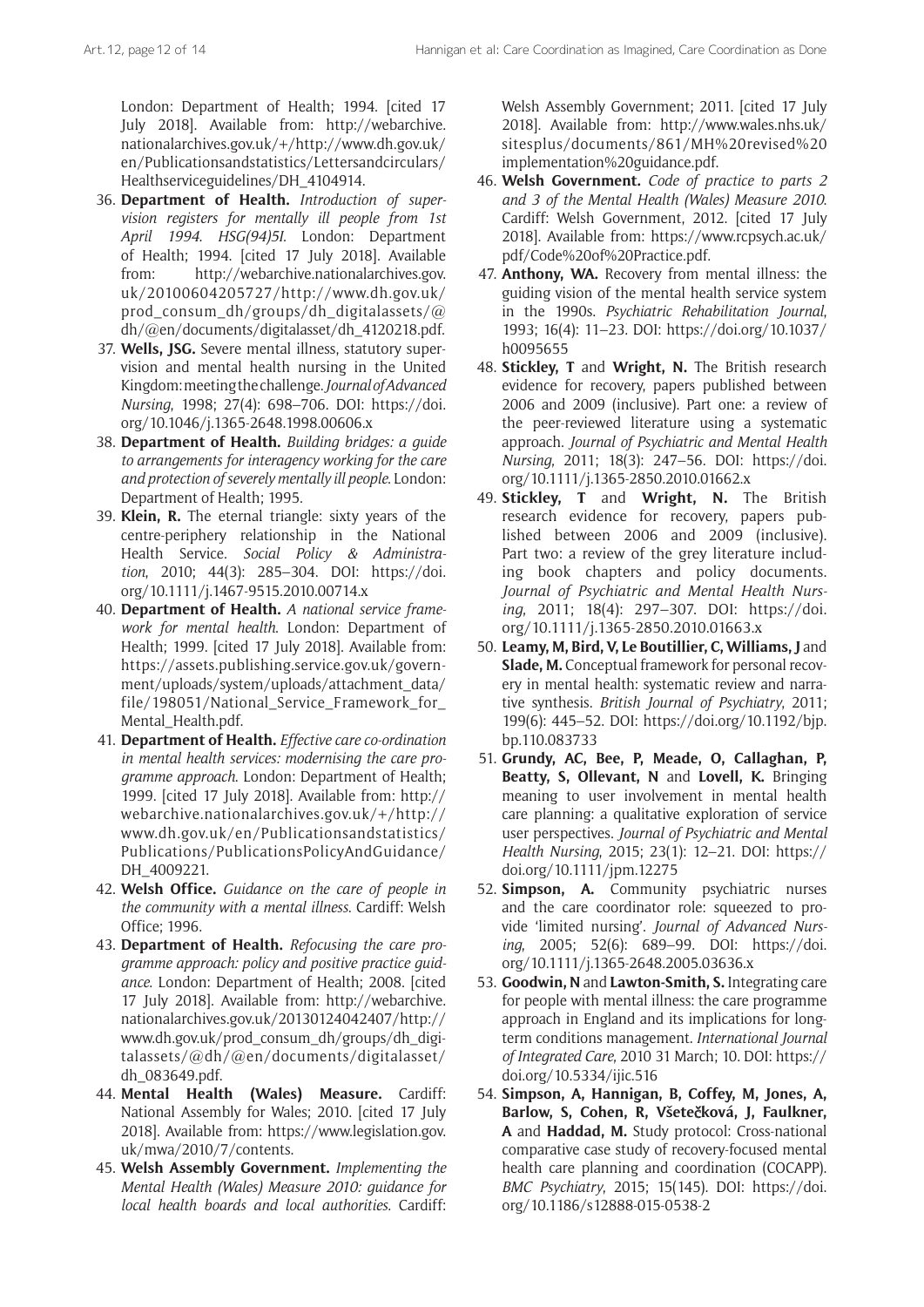- 55. **O'Connell, M, Tondora, J, Croog, G, Evans, A** and **Davidson, L.** From rhetoric to routine: assessing perceptions of recovery-oriented practices in a state mental health and addiction system. *Psychiatric Rehabilitation Journal*, 2005; 28(4): 378–86. DOI:<https://doi.org/10.2975/28.2005.378.386>
- 56. **McGuire-Snieckus, R, McCabe, R, Catty, J, Hansson, L** and **Priebe, S.** A new scale to assess the therapeutic relationship in community mental health care: STAR. *Psychological Medicine*, 2007; 37(1): 85–95. DOI: [https://doi.org/10.1017/](https://doi.org/10.1017/S0033291706009299) [S0033291706009299](https://doi.org/10.1017/S0033291706009299)
- 57. **Rogers, ES, Chamberlin, J, Ellison, ML** and **Crean, T.** A consumer-constructed scale to measure empowerment among users of mental health services. *Psychiatric Services*, 1997; 48(8): 1042–7. DOI: [https://](https://doi.org/10.1176/ps.48.8.1042) [doi.org/10.1176/ps.48.8.1042](https://doi.org/10.1176/ps.48.8.1042)
- 58. **Simpson, A, Hannigan, B, Coffey, M, Barlow, S, Cohen, R, Jones, A, Všete**č**ková, J, Faulkner, A, Thornton, A** and **Cartwright, M.** Recovery-focused care planning and coordination in England and Wales: a cross-national mixed methods comparative case study. *BMC Psychiatry*, 2016; 16(147). DOI:<https://doi.org/10.1186/s12888-016-0858-x>
- 59. **IBM Corporation.** *IBM SPSS Statistics for Windows* (version 21). Armonk, New York: IBM Corporation; 2012.
- 60. **Ritchie, J** and **Spencer, L.** Qualitative data analysis for applied policy research. In: Bryman, A and Burgess, RG (eds.), *Analyzing qualitative data*, 1994; London: Routledge. DOI: [https://doi.](https://doi.org/10.4324/9780203413081_chapter_9) [org/10.4324/9780203413081\\_chapter\\_9](https://doi.org/10.4324/9780203413081_chapter_9)
- 61. **QSR International Pty Ltd.** *NVivo qualitative data analysis software* (version 10). Burlington, MA: QSR International Pty Ltd; 2012.
- 62. **Coffey, M, Cohen, R, Faulkner, A, Hannigan, B, Simpson, A** and **Barlow, S.** Ordinary risks and accepted fictions: how contrasting and competing priorities work in risk assessment and mental health care planning. *Health Expectations*, 2017; 20(3): 471–83. DOI: <https://doi.org/10.1111/hex.12474>
- 63. **Coffey, A** and **Atkinson, P.** *Making sense of qualitative data: complementary research strategies*. London: Sage; 1996.
- 64. **Strauss, A, Fagerhaugh, S, Suczek, B** and **Wiener, C.** *Social organization of medical work*. Chicago: University of Chicago Press; 1985.
- 65. **Hannigan, B** and **Allen, D.** Complex caring trajectories in community mental health: contingencies, divisions of labor and care coordination. *Community Mental Health Journal*, 2013; 49(4): 380–8. DOI:<https://doi.org/10.1007/s10597-011-9467-9>
- 66. **Blandford, A, Furniss, D** and **Vincent, C.** Patient safety and interactive medical devices: realigning work as imagined and work as done. *Clinical Risk*, 2014; 20(5): 107–10. DOI: [https://doi.](https://doi.org/10.1177/1356262214556550) [org/10.1177/1356262214556550](https://doi.org/10.1177/1356262214556550)
- 67. **Clay-Williams, R, Hounsgaard, J** and **Hollnagel, E.** Where the rubber meets the road: using FRAM to align work-as-imagined with work-as-done

when implementing clinical guidelines. *Implementation Science*, 2015; 10(125). DOI: [https://doi.](https://doi.org/10.1186/s13012-015-0317-y) [org/10.1186/s13012-015-0317-y](https://doi.org/10.1186/s13012-015-0317-y)

- 68. **Thomas, CEL, Phipps, DL** and **Ashcroft, DM.** When procedures meet practice in community pharmacies: qualitative insights from pharmacists and pharmacy support staff. *BMJ Open*, 2016; 6(6). DOI: [https://](https://doi.org/10.1136/bmjopen-2015-010851) [doi.org/10.1136/bmjopen-2015-010851](https://doi.org/10.1136/bmjopen-2015-010851)
- 69. **Lipsky, M.** *Street-level bureaucracy: dilemmas of the individual in public services*. New York: Russell Sage Foundation; 1980.
- 70. **Bee, P, Playle, J, Lovell, K, Barnes, P, Gray, R** and **Keeley, P.** Service user views and expectations of UK-registered mental health nurses: a systematic review of empirical research. *International Journal of Nursing Studies*, 2008; 45(3): 442–57. DOI: [https://](https://doi.org/10.1016/j.ijnurstu.2007.02.008) [doi.org/10.1016/j.ijnurstu.2007.02.008](https://doi.org/10.1016/j.ijnurstu.2007.02.008)
- 71. **Faulkner, A.** The importance of relationships: care planning and care coordination in mental health. *Journal of Psychiatric and Mental Health Nursing*, 2017; 24(6): 335–6. DOI: [https://doi.org/10.1111/](https://doi.org/10.1111/jpm.12396) [jpm.12396](https://doi.org/10.1111/jpm.12396)
- 72. **Docherty, M** and **Thornicroft, G.** Specialist mental health services in England in 2014: overview of funding, access and levels of care. *International Journal of Mental Health Systems*, 2015; 9(34). DOI: [https://](https://doi.org/10.1186/s13033-015-0023-9) [doi.org/10.1186/s13033-015-0023-9](https://doi.org/10.1186/s13033-015-0023-9)
- 73. **Clarke, J.** Citizen-consumers and public service reform: at the limits of neoliberalism? *Policy Futures in Education*, 2007; 5(2): 239–48. DOI: [https://doi.](https://doi.org/10.2304/pfie.2007.5.2.239) [org/10.2304/pfie.2007.5.2.239](https://doi.org/10.2304/pfie.2007.5.2.239)
- 74. **Slade, M, Amering, M, Farkas, M, Hamilton, B, O'Hagan, M, Panther, G, Perkins, R, Shepherd, G, Samson, T** and **Whitley, R.** Uses and abuses of recovery: implementing recovery-oriented practices in mental health systems. *World Psychiatry*, 2014; 13(1): 12–20. DOI: [https://doi.org/10.1002/](https://doi.org/10.1002/wps.20084) [wps.20084](https://doi.org/10.1002/wps.20084)
- 75. **O'Keeffe, D, Sheridan, A, Kelly, A, Doyle, R, Madigan, K, Lawlor, E** and **Clarke, M.** 'Recovery' in the real world: service user experiences of mental health service use and recommendations for change 20 years on from a first episode psychosis. *Administration and Policy in Mental Health and Mental Health Services Research*, 2018; 45(4): 635–48. DOI: [https://doi.org/10.1007/](https://doi.org/10.1007/s10488-018-0851-4) [s10488-018-0851-4](https://doi.org/10.1007/s10488-018-0851-4)
- 76. **Recovery in the Bin.** *RITB key principles* [webpage on the internet]. [cited 17 July 2018]. Available from: [https://recoveryinthebin.org/ritbkeyprinciples/.](https://recoveryinthebin.org/ritbkeyprinciples/)
- 77. **Coffey, M, Hannigan, B** and **Simpson, A.** Care planning and coordination: Imperfect solutions in a complex world. *Journal of Psychiatric and Mental Health Nursing*, 2017; 24(6): 333–4. DOI: [https://](https://doi.org/10.1111/jpm.12393) [doi.org/10.1111/jpm.12393](https://doi.org/10.1111/jpm.12393)
- 78. **Kelly, M** and **Humphrey, C.** Implementation of the care programme approach across health and social services for dual diagnosis clients. *Journal of Intellectual Disabilities*, 2013; 17(4): 314–28. DOI: [https://](https://doi.org/10.1177/1744629513508383) [doi.org/10.1177/1744629513508383](https://doi.org/10.1177/1744629513508383)